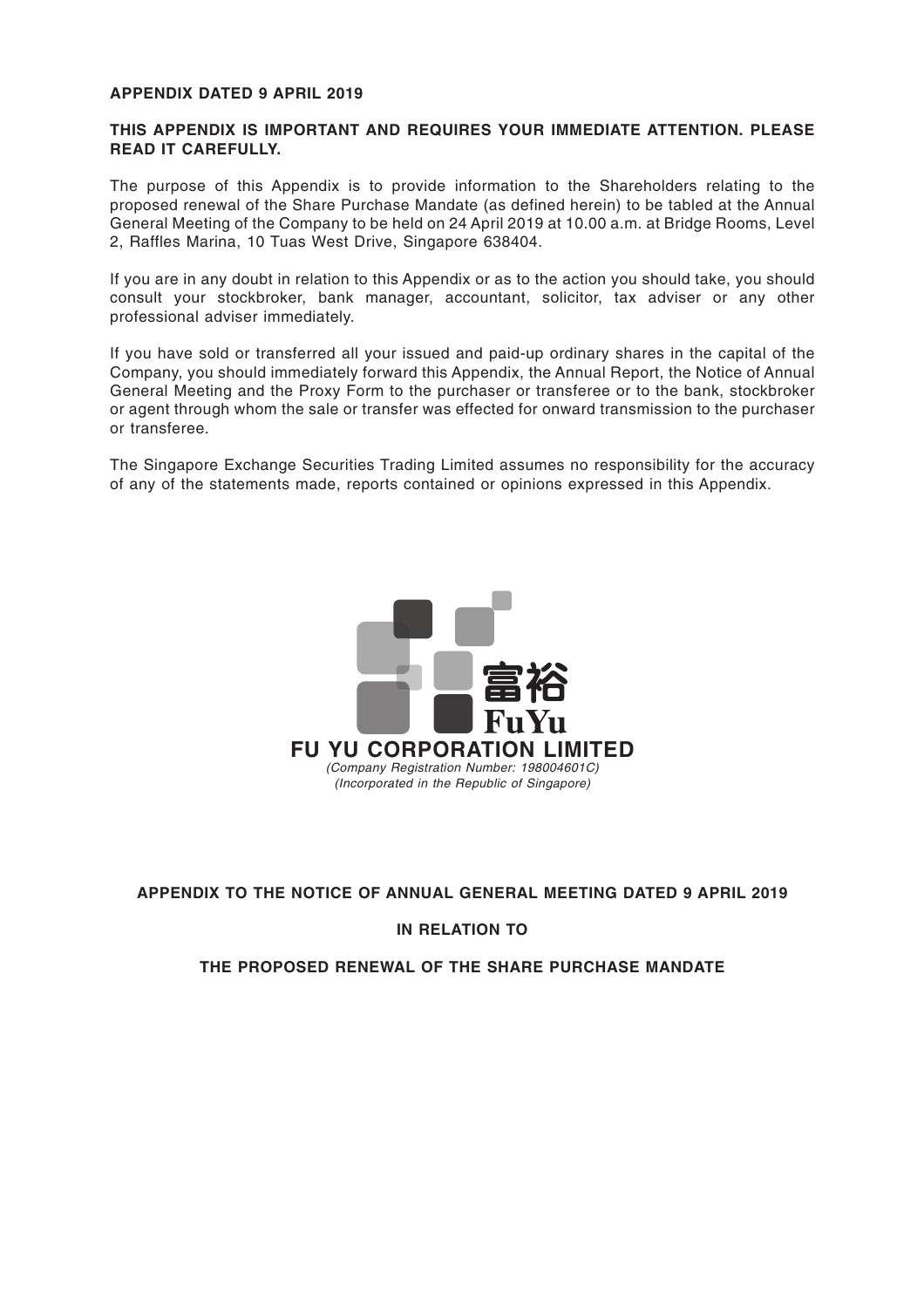# **CONTENTS**

| $1_{-}$        |                                                     |    |
|----------------|-----------------------------------------------------|----|
|                |                                                     |    |
| 3 <sub>1</sub> | INTERESTS OF DIRECTORS AND SUBSTANTIAL SHAREHOLDERS | 22 |
| 4.             |                                                     | 23 |
| 5 <sub>1</sub> |                                                     | 23 |
| 6.             |                                                     | 23 |
| $\mathbf{7}$ . | DOCUMENTS AVAILABLE FOR INSPECTION                  | 23 |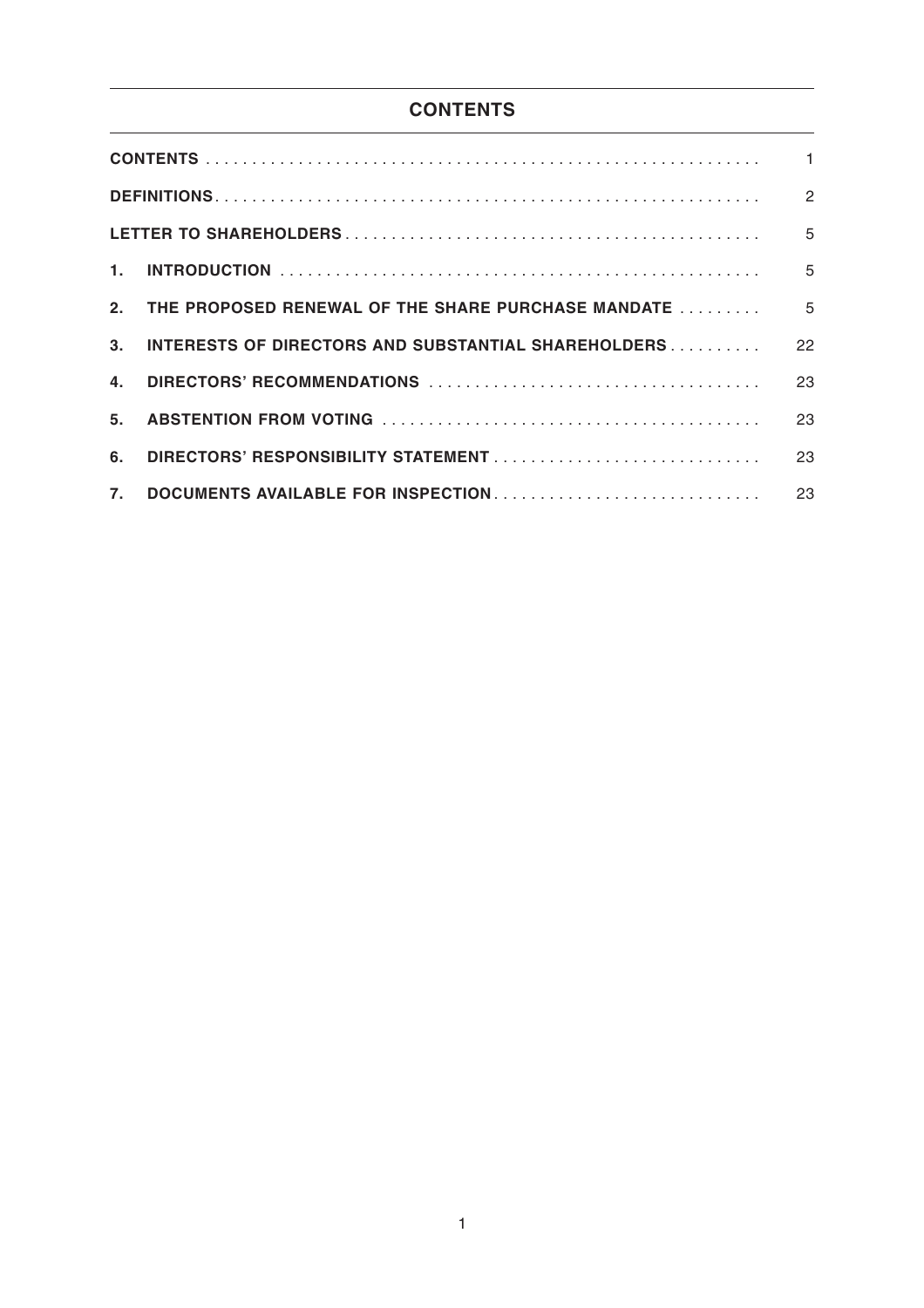# **DEFINITIONS**

In this Appendix, the following definitions apply throughout unless otherwise stated:

| "2018 Share Purchase<br>Mandate" |    | Has the meaning ascribed to it in paragraph 2.1 of this<br>Appendix                                                                                                                                                                                                                                                                                                            |  |  |  |
|----------------------------------|----|--------------------------------------------------------------------------------------------------------------------------------------------------------------------------------------------------------------------------------------------------------------------------------------------------------------------------------------------------------------------------------|--|--|--|
| "2018 EGM"                       | ÷  | The extraordinary general meeting of the Company held on<br>26 April 2018, at which the Share Purchase Mandate was<br>approved by the Shareholders                                                                                                                                                                                                                             |  |  |  |
| "2019 AGM"                       | ÷  | The forthcoming AGM of the Company to be held on<br>24 April 2019                                                                                                                                                                                                                                                                                                              |  |  |  |
| "AGM"                            | ÷  | Annual general meeting of the Company                                                                                                                                                                                                                                                                                                                                          |  |  |  |
| "Annual Report"                  | ÷  | The annual report of the Company for the financial year<br>ended 31 December 2018                                                                                                                                                                                                                                                                                              |  |  |  |
| "Appendix"                       | ÷  | This Appendix to the Notice of AGM dated 9 April 2019<br>convening the 2019 AGM to be held on 24 April 2019                                                                                                                                                                                                                                                                    |  |  |  |
| "Associate"                      | ÷. | In relation to any Director, chief executive officer,<br>(a)<br>Substantial Shareholder or Controlling Shareholder<br>(being an individual) means:                                                                                                                                                                                                                             |  |  |  |
|                                  |    | (i)<br>his immediate family;                                                                                                                                                                                                                                                                                                                                                   |  |  |  |
|                                  |    | (ii)<br>the trustees of any trust of which he or his<br>immediate family is a beneficiary or, in the case<br>of a discretionary trust, is a discretionary object;<br>and                                                                                                                                                                                                       |  |  |  |
|                                  |    | any company in which he and his immediate<br>(iii)<br>family together (directly or indirectly) have an<br>interest of 30% or more; and                                                                                                                                                                                                                                         |  |  |  |
|                                  |    | in relation to a Substantial Shareholder or a<br>(b)<br>Controlling Shareholder (being a company) means<br>any other company which is its subsidiary or holding<br>company or is a subsidiary of such holding company<br>or one in the equity of which it and/or such other<br>company or companies taken together (directly or<br>indirectly) have an interest of 30% or more |  |  |  |
| "Board"                          | ÷  | The board of Directors of the Company as at the Latest<br><b>Practicable Date</b>                                                                                                                                                                                                                                                                                              |  |  |  |
| "Companies Act"                  | ÷  | The Companies Act, Chapter 50 of Singapore, as may be<br>amended or modified from time to time                                                                                                                                                                                                                                                                                 |  |  |  |
| "Company"                        |    | Fu Yu Corporation Limited                                                                                                                                                                                                                                                                                                                                                      |  |  |  |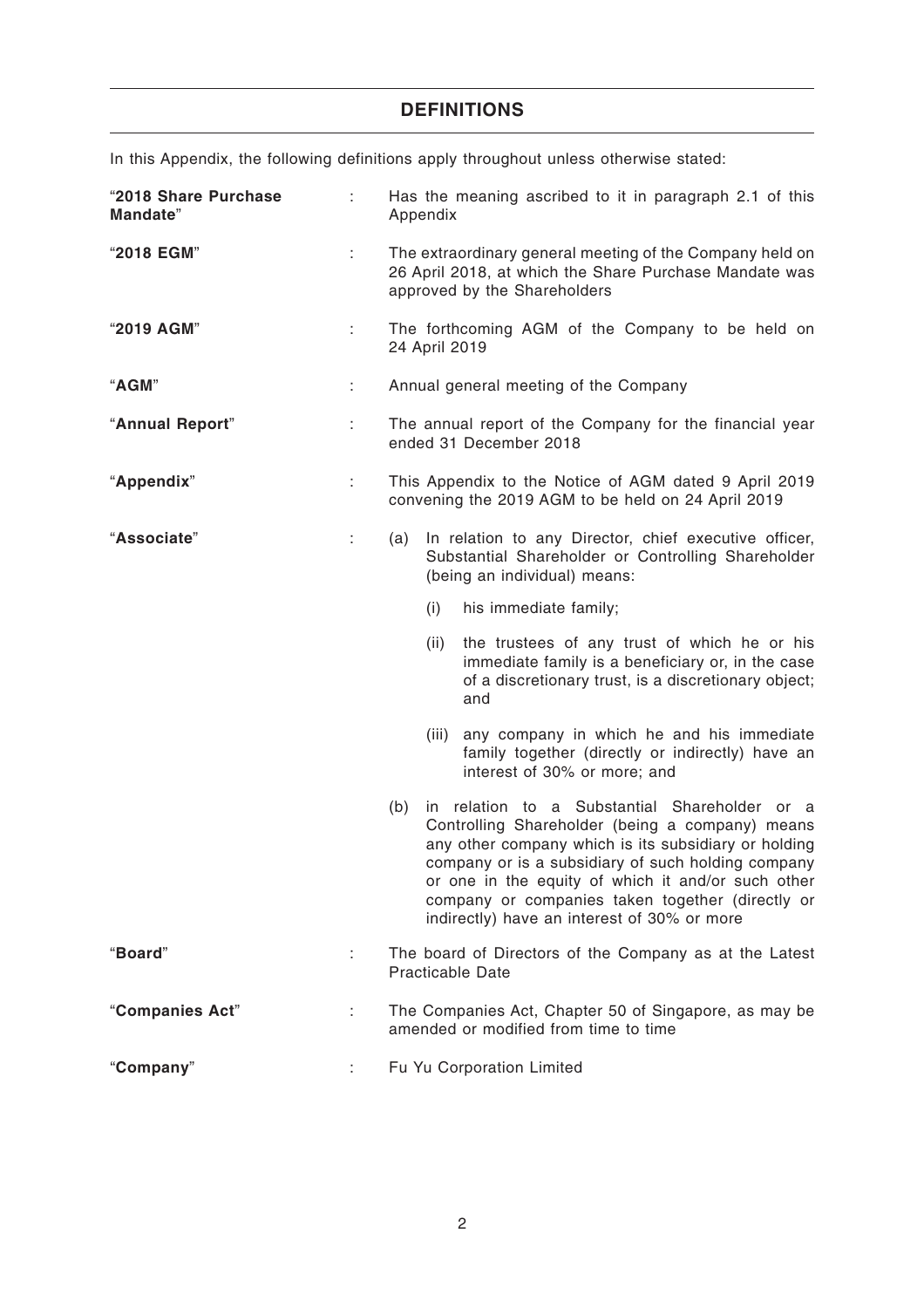## **DEFINITIONS**

| "Controlling Shareholder"         | ÷  | A person who holds directly or indirectly 15% or more of the<br>total number of issued Shares excluding Treasury Shares<br>and subsidiary holdings in the Company (unless otherwise<br>determined by the SGX-ST) or who in fact exercises control<br>over the Company                                                         |
|-----------------------------------|----|-------------------------------------------------------------------------------------------------------------------------------------------------------------------------------------------------------------------------------------------------------------------------------------------------------------------------------|
| "Directors"                       | t. | The directors of the Company as at the Latest Practicable<br>Date                                                                                                                                                                                                                                                             |
| "EPS"                             | ÷. | Earnings per Share                                                                                                                                                                                                                                                                                                            |
| "Founding Executive<br>Directors" | ÷. | Mr Ching Heng Yang, Mr Ho Nee Kit and Mr Tam Wai                                                                                                                                                                                                                                                                              |
| "FY"                              | ÷  | Financial year ended or ending 31 December, as the case<br>may be                                                                                                                                                                                                                                                             |
| "Group"                           | ÷  | The Company and its subsidiaries                                                                                                                                                                                                                                                                                              |
| "Latest Practicable Date"         |    | 27 March 2019, being the latest practicable date prior to<br>the printing of this Appendix                                                                                                                                                                                                                                    |
| "Listing Manual"                  |    | The listing manual of the SGX-ST, as amended or modified<br>from time to time                                                                                                                                                                                                                                                 |
| "Market Day"                      |    | A day on which the SGX-ST is open for securities trading                                                                                                                                                                                                                                                                      |
| "NAV"                             |    | Net asset value                                                                                                                                                                                                                                                                                                               |
| "Notice of AGM"                   | ÷  | The notice of AGM as set out on pages 134 to 139 of the<br><b>Annual Report</b>                                                                                                                                                                                                                                               |
| "Register of Members"             | ÷. | The Register of Members of the Company                                                                                                                                                                                                                                                                                        |
| "Registrar"                       | ÷  | Registrar of Companies appointed under<br>The<br>the<br>Companies Act and includes any Deputy or Assistant<br><b>Registrar of Companies</b>                                                                                                                                                                                   |
| "SFA"                             | ÷  | The Securities and Futures Act, Chapter 289 of Singapore,<br>as amended or modified from time to time                                                                                                                                                                                                                         |
| "SGX-ST"                          | ÷  | Singapore Exchange Securities Trading Limited                                                                                                                                                                                                                                                                                 |
| "Share Purchase<br>Mandate"       |    | The mandate to authorise the Directors to exercise all<br>powers of the Company to purchase or otherwise acquire<br>its issued Shares on the terms of such mandate                                                                                                                                                            |
| "Shareholders" or<br>"Members"    |    | Registered holders of Shares, except that where the<br>holder<br>the<br>Depository,<br>the<br>registered<br>is<br>term<br>"Shareholders" shall, in relation to such Shares, mean the<br>persons named as Depositors in respect of the number of<br>Shares standing to the credit of their names in the<br>Depository Register |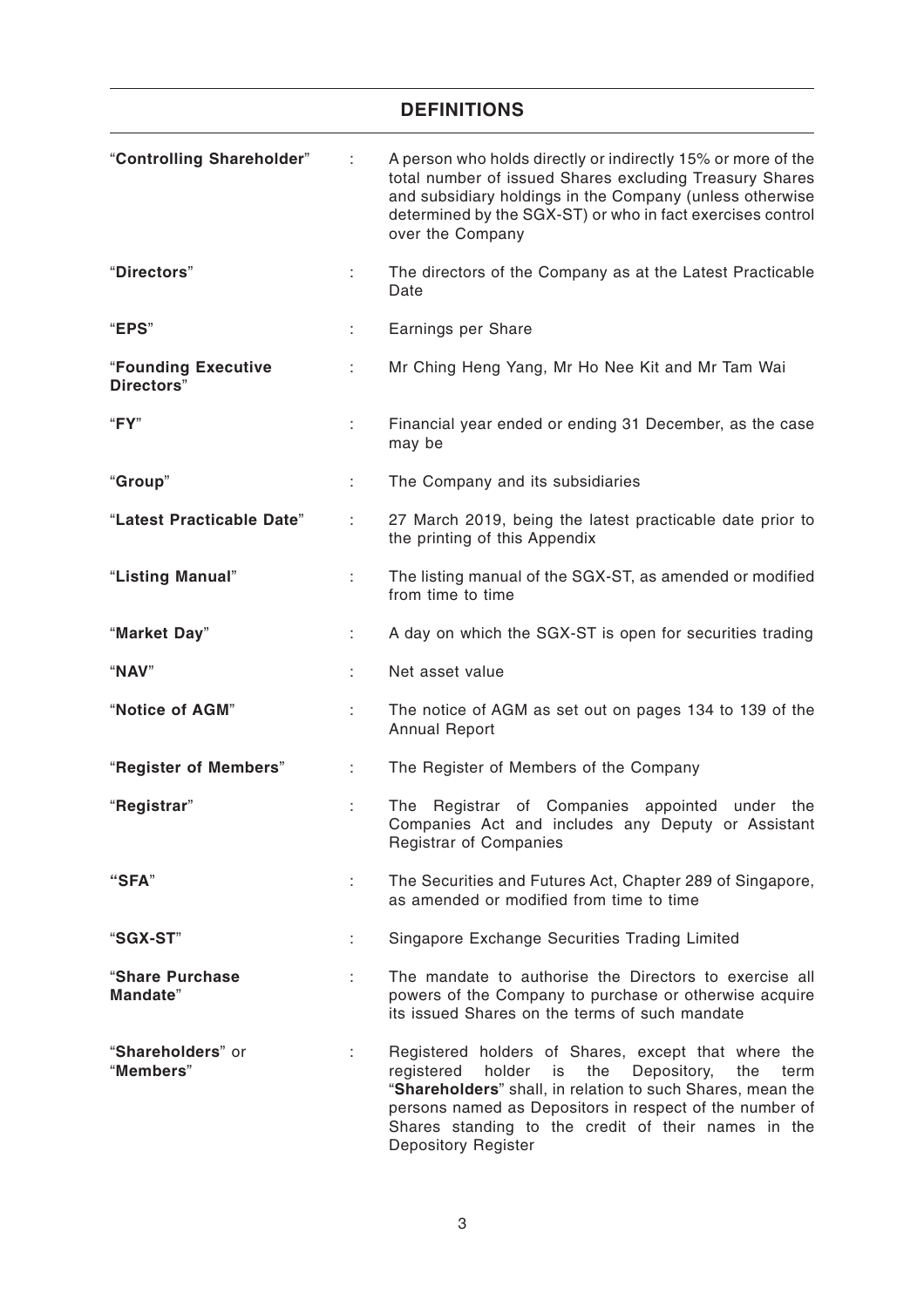### **DEFINITIONS**

| "Shares"                  |   | Ordinary shares in the capital of the Company                                                                                                                                                                                                                                    |
|---------------------------|---|----------------------------------------------------------------------------------------------------------------------------------------------------------------------------------------------------------------------------------------------------------------------------------|
| "SIC"                     | ÷ | The Securities Industry Council of Singapore                                                                                                                                                                                                                                     |
| "Substantial Shareholder" | ÷ | A person (including a corporation) who has an interest in<br>one or more voting shares in the Company and the total<br>votes attached to such share(s) is not less than 5% of the<br>total votes attached to all the voting shares (excluding<br>Treasury Shares) in the Company |
| "Take-over Code"          |   | The Singapore Code on Take-overs and Mergers, as<br>amended or modified from time to time                                                                                                                                                                                        |
| "Treasury Shares"         | ÷ | Shares purchased or otherwise acquired by the Company<br>pursuant to the Share Purchase Mandate and held by the<br>Company in accordance with Sections 76H to 76K of the<br><b>Companies Act</b>                                                                                 |
| "S\$" and "cents"         | ÷ | Singapore dollar and cents, respectively                                                                                                                                                                                                                                         |
| "%" or "per cent."        |   | Per centum or percentage                                                                                                                                                                                                                                                         |

The terms "**Depositor**", "**Depository**" and "**Depository Register**" shall have the meanings ascribed to them respectively in Section 81SF of the SFA.

The term "**subsidiary**" shall have the meaning ascribed to it in Section 5 of the Companies Act.

The term "**subsidiary holdings**" shall have the meaning ascribed to it in the Listing Manual.

Words importing the singular shall, where applicable, include the plural and *vice versa* and words importing one gender shall, where applicable, include the other gender. References to persons shall, where applicable, include corporations.

Any reference in this Appendix to any statute or enactment is a reference to that statute or enactment as for the time being amended or re-enacted. Any word defined under the Companies Act, the SFA, the Listing Manual, the Take-over Code or any modification thereof and used in this Appendix shall have the meaning ascribed to it under the Companies Act, the SFA, the Listing Manual, the Take-over Code or any modification thereof, as the case may be, unless otherwise provided.

Any reference to a time of day and date in this Appendix shall be a reference to Singapore time and date respectively, unless otherwise provided.

Any discrepancies in the figures included in this Appendix between the amounts shown and the totals thereof are due to rounding. Accordingly, figures shown as totals in this Appendix may not be an arithmetic aggregation of the figures that precede them.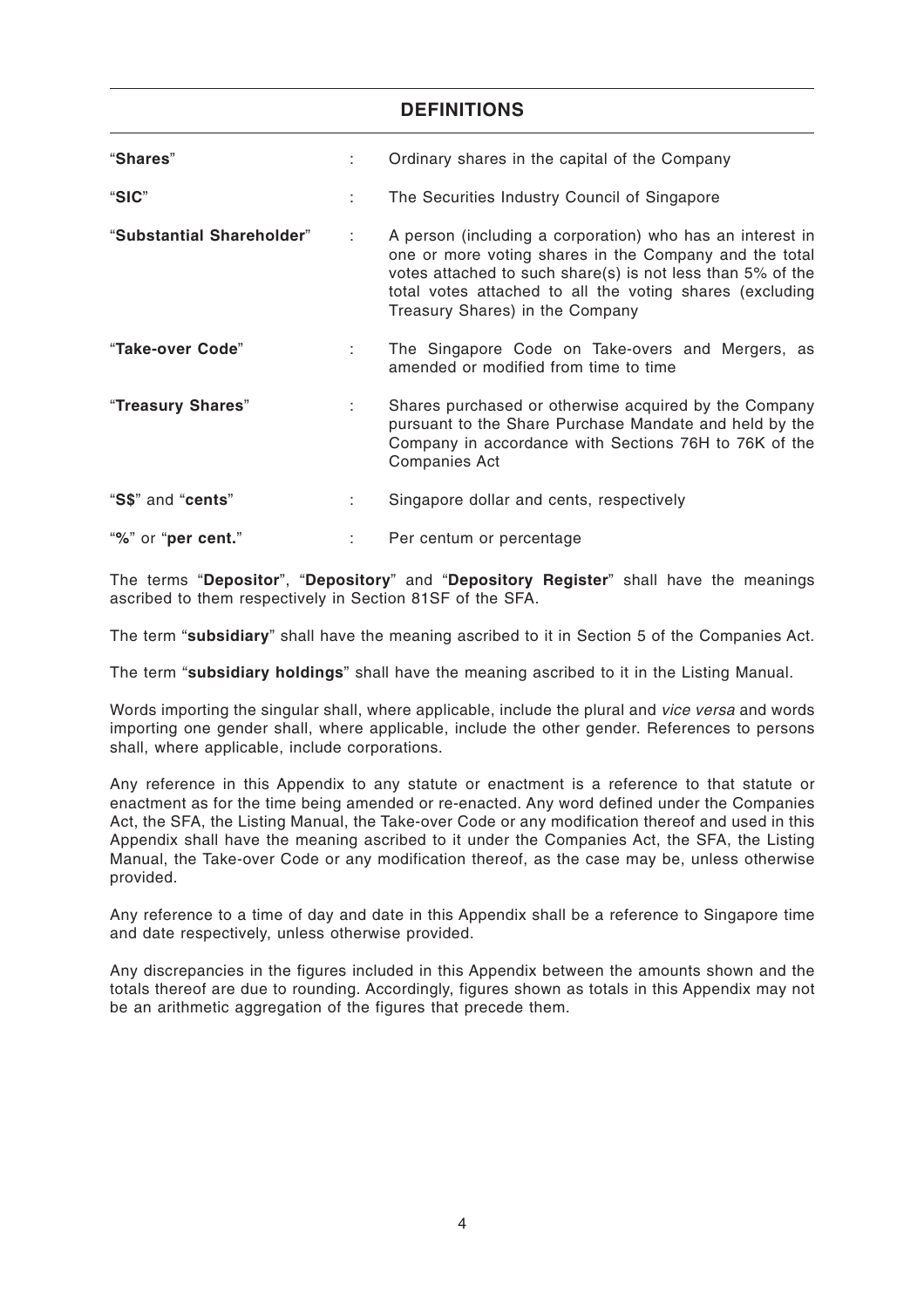## **FU YU CORPORATION LIMITED**

*(Company Registration Number: 198004601C) (Incorporated in the Republic of Singapore)*

### **Directors**

**Registered Office**

Dr John Chen Seow Phun *(Non-Executive Chairman and Independent Director)* Ching Heng Yang *(Vice Chairman and Executive Director)* Tam Wai *(Executive Director)* Ho Nee Kit *(Executive Director)* Hew Lien Lee *(Executive Director, Chief Executive Officer and Chief Operating Officer)* Tan Yew Beng *(Non-Executive Director and Independent Director)* Foo Say Tun *(Non-Executive Director and Independent Director)*

8 Tuas Drive 1, Singapore 638675

9 April 2019

To: Shareholders of the Company

Dear Sir/Madam,

### **1. INTRODUCTION**

We refer to Ordinary Resolution 9 relating to the proposed renewal of the Share Purchase Mandate set out in the Notice of AGM.

The purpose of this Appendix is to provide Shareholders with information relating to, and the rationale for, the proposed renewal of the Share Purchase Mandate, which will be tabled at the 2019 AGM for Shareholders' approval. The Notice of AGM is set out on pages 134 to 139 of the Annual Report.

This Appendix has been prepared solely for the purpose set out herein and may not be relied upon by any persons (other than Shareholders) or for any other purpose.

The SGX-ST assumes no responsibility for the accuracy of any of the statements made, reports contained or opinions expressed in this Appendix.

### **2. THE PROPOSED RENEWAL OF THE SHARE PURCHASE MANDATE**

### **2.1 Background**

At the 2018 EGM, Shareholders had approved the adoption of a share purchase mandate ("**2018 Share Purchase Mandate**") to permit the Company to purchase or otherwise acquire its issued Shares. The rationale for, and the authority and limitations on, the 2018 Share Purchase Mandate were set out in the circular to Shareholders dated 3 April 2018 convening the 2018 EGM.

The 2018 Share Purchase Mandate will expire on the date of the forthcoming 2019 AGM to be held on 24 April 2019. Accordingly, Shareholders' approval is being sought for the renewal of the Share Purchase Mandate at the forthcoming 2019 AGM.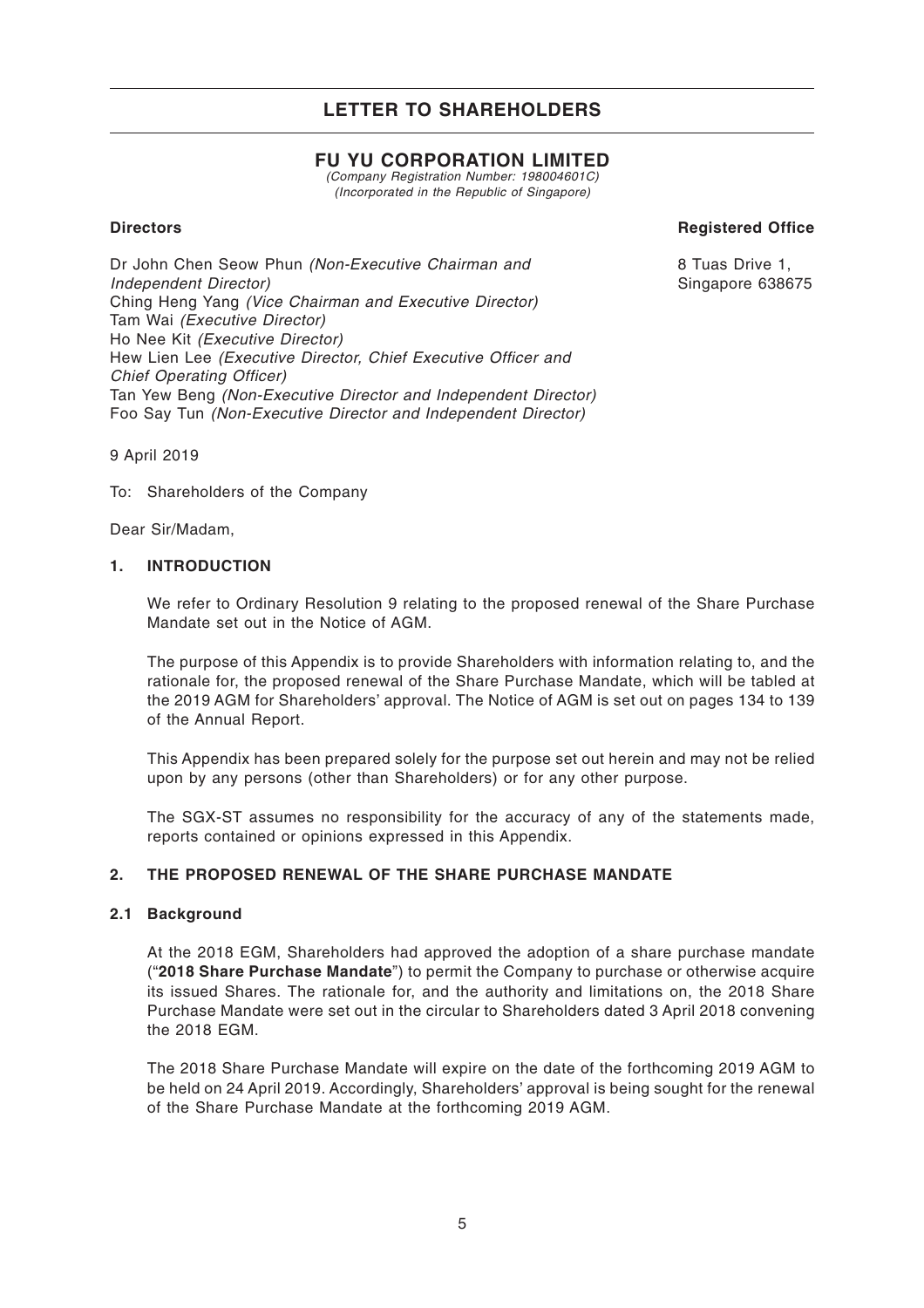### **2.2 Rationale**

The rationale for the renewal of the Share Purchase Mandate is as follows:

- (a) the purchase or acquisition by the Company of the Shares is one of the ways in which the return on equity of the Company may be improved, thereby increasing Shareholders' value in the Company. The Share Purchase Mandate will enable the Company to have the flexibility to undertake purchases or acquisitions of Shares up to the prescribed limit of 10%, subject to market conditions, during the period when the Share Purchase Mandate is in force;
- (b) the Share Purchase Mandate will also facilitate the Company's return to Shareholders of surplus cash (if any) which is in excess of the Group's financial needs in an expedient and cost-effective manner;
- (c) the Directors believe that Share purchases or acquisitions by the Company may help to mitigate short-term market volatility in the Company's Share price, off-set the effects of short-term speculation and bolster the confidence of Shareholders and investors in the Company; and
- (d) the Share Purchase Mandate may be used to purchase or acquire existing Shares to satisfy options granted or awards given in relation to employee share schemes which may be implemented by the Company, and allow the management of the Company to effectively manage and minimise the dilution impact (if any) associated with employee share schemes.

If and when circumstances permit, the Directors will decide whether to effect purchases or acquisitions of Share via on-market purchases or off-market purchases on an equal access scheme, after taking into account the amount of surplus cash available, the prevailing market conditions and the most cost-effective and efficient approach. The Directors do not propose to carry out purchases or acquisitions pursuant to the Share Purchase Mandate to such an extent that would, or in circumstances that might, result in a material adverse effect on the financial position of the Group, the orderly trading of the Shares, and/or result in the Company being delisted from the SGX-ST.

Shareholders should note that purchases or acquisitions of Shares pursuant to the Share Purchase Mandate may not be carried out to the full limit of 10% described in paragraph 2.3(a) below as authorised or at all during the period when the Share Purchase Mandate is in force.

### **2.3 Authority and Limits**

The authority and limitations placed on the purchases or acquisitions of Shares by the Company pursuant to the Share Purchase Mandate, if renewed at the 2019 AGM, are substantially the same as those previously approved by Shareholders at the 2018 EGM, and are summarised below:

### (a) Maximum Limit

Only Shares which are issued and fully paid-up may be purchased or acquired by the Company.

The total number of Shares that may be purchased or otherwise acquired by the Company pursuant to the Share Purchase Mandate shall not exceed 10% of the total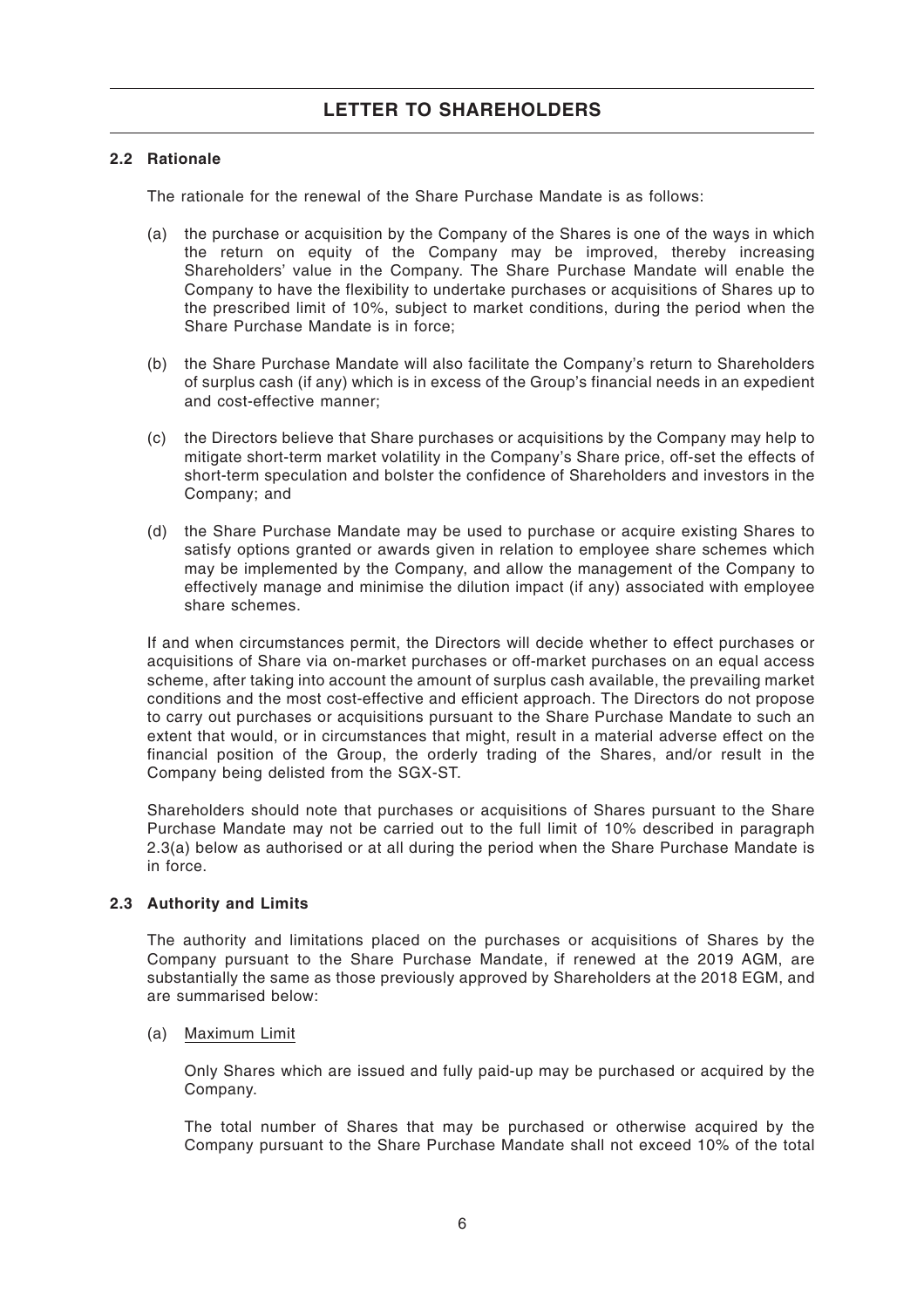number of issued Shares (excluding Treasury Shares and subsidiary holdings) as at the date of the 2019 AGM at which the renewal of the Share Purchase Mandate is approved ("**Maximum Limit**").

As at the Latest Practicable Date, the Company has 752,994,775 Shares in issue and has no Treasury Shares or subsidiary holdings. For illustrative purposes only, on the basis of 752,994,775 Shares in issue as at the Latest Practicable Date and assuming that no further Shares are issued or purchased or acquired by the Company and held by the Company as Treasury Shares and that there are no subsidiary holdings, on or prior to the 2019 AGM, not more than 75,299,477 Shares (representing 10% of the total number of Shares in issue as at that date (excluding any Treasury Shares and subsidiary holdings)) may be purchased by the Company pursuant to the Share Purchase Mandate.

#### (b) Duration of Authority

Purchases or acquisitions of Shares by the Company may be made, at any time and from time to time, on and from the date of the 2019 AGM at which the renewal of the Share Purchase Mandate is approved, up to the earliest of:

- (i) the date on which the next AGM of the Company is held or required by law to be held;
- (ii) the date on which the authority conferred by the Share Purchase Mandate is revoked or varied by the Company in general meeting; or
- (iii) the date on which purchases or acquisitions of Shares pursuant to the Share Purchase Mandate are carried out to the full extent mandated.

The Share Purchase Mandate may be renewed by the Shareholders at the next AGM or at any other general meeting of the Company.

#### (c) Manner of Purchases or Acquisitions of Shares

Purchases or acquisitions of Shares by the Company may be made by way of:

- (i) on-market purchases, transacted by the Company through the SGX-ST's trading system or on any other securities exchange on which the Shares may for the time being be listed and quoted, through one or more duly licensed stockbrokers appointed by the Company for the purpose ("**On-Market Purchases**"); and/or
- (ii) off-market purchases in accordance with an "equal access scheme" as defined in Section 76C of the Companies Act ("**Off-Market Purchases**").

In an Off-Market Purchase, the Directors may impose such terms and conditions which are not inconsistent with the Share Purchase Mandate, the Listing Manual, the Companies Act and/or other applicable laws and regulations, as they consider fit in the interests of the Company in connection with or in relation to an equal access scheme(s).

Under the Companies Act, an equal access scheme must satisfy all of the following conditions:

(i) offers for the purchase or acquisition of Shares are to be made to every person who holds Shares, to purchase or acquire the same percentage of their Shares;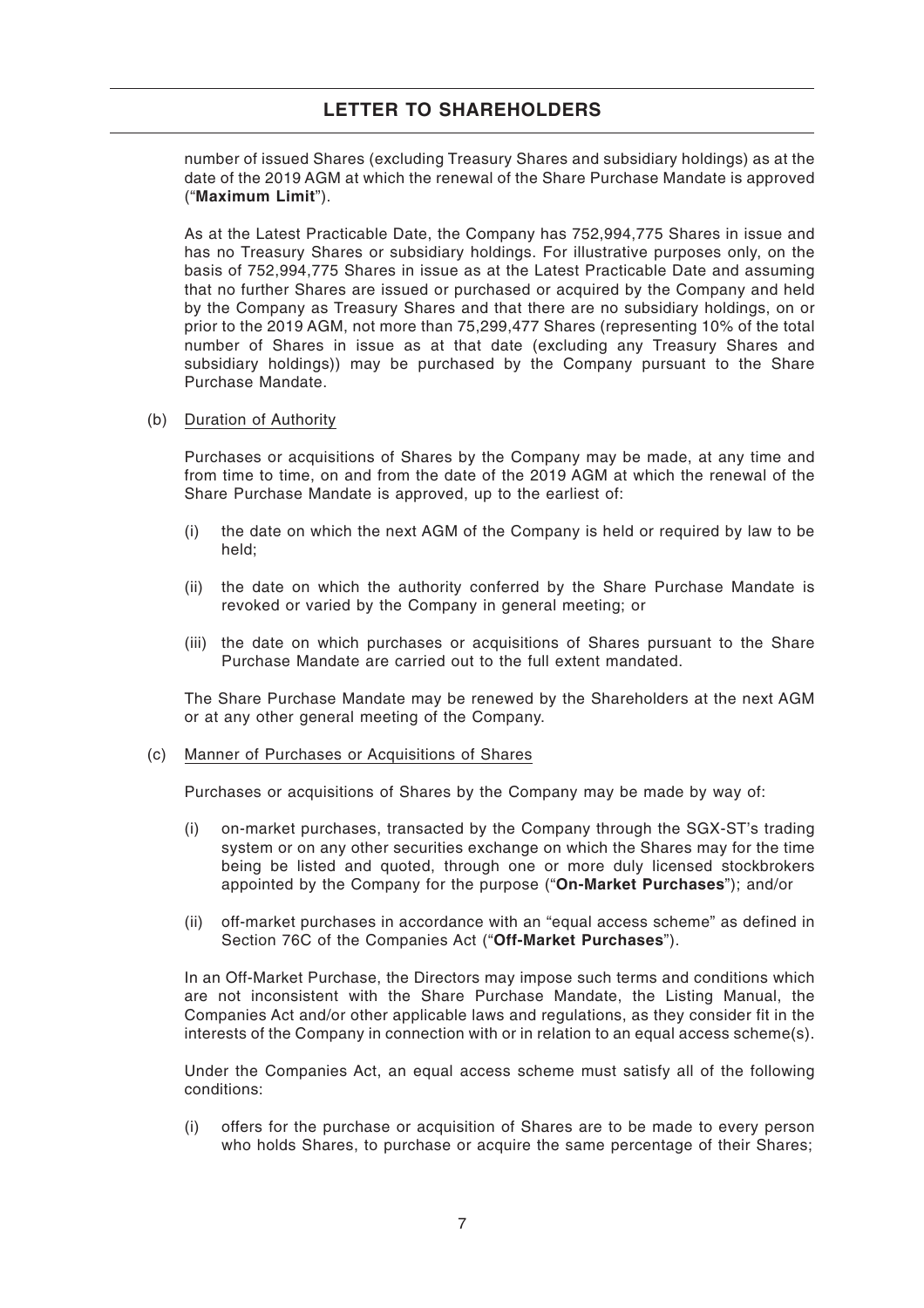- (ii) all of those persons have a reasonable opportunity to accept the offers made to them; and
- (iii) the terms of all the offers are the same, except that there shall be disregarded:
	- (1) differences in consideration attributable to the fact that the offers relate to Shares with different accrued dividend entitlements;
	- (2) (if applicable) differences in consideration attributable to the fact that the offers relate to Shares with different amounts remaining unpaid; and
	- (3) differences in the offers introduced solely to ensure that each person is left with a whole number of Shares.

Under the Listing Manual, if the Company wishes to make an Off-Market Purchase, it is required to issue an offer document to all Shareholders containing, *inter alia*, the following information:

- (i) the terms and conditions of the offer;
- (ii) the period and procedures for acceptances;
- (iii) the reasons for the proposed purchase or acquisition of Shares;
- (iv) the consequences, if any, of purchases or acquisitions of Shares by the Company that will arise under the Take-over Code or other applicable takeover rules;
- (v) whether the purchase or acquisitions of Shares, if made, could affect the listing of the Shares on the SGX-ST;
- (vi) details of any purchase or acquisitions of Shares made by the Company in the previous 12 months (whether by way of On-Market Purchases or Off-Market Purchases), giving the total number of Shares purchased, the purchase price per Share or the highest and lowest prices paid for the purchases, where relevant, and the total consideration paid for the purchases or acquisitions; and
- (vii) whether the Shares purchased or acquired by the Company will be cancelled or kept as Treasury Shares.
- (d) Maximum Purchase Price

The purchase price (excluding ancillary expenses such as brokerage, commission, stamp duties, applicable goods and services tax, clearance fees and other related expenses) to be paid for the Shares will be determined by the Directors, provided that such purchase price must not exceed:

- (i) in the case of an On-Market Purchase, 105% of the Average Closing Price (as defined below); and
- (ii) in the case of an Off-Market Purchase, 120% of the Average Closing Price (as defined below),

("**Maximum Price**") in each case, excluding related expenses of the purchase or acquisition.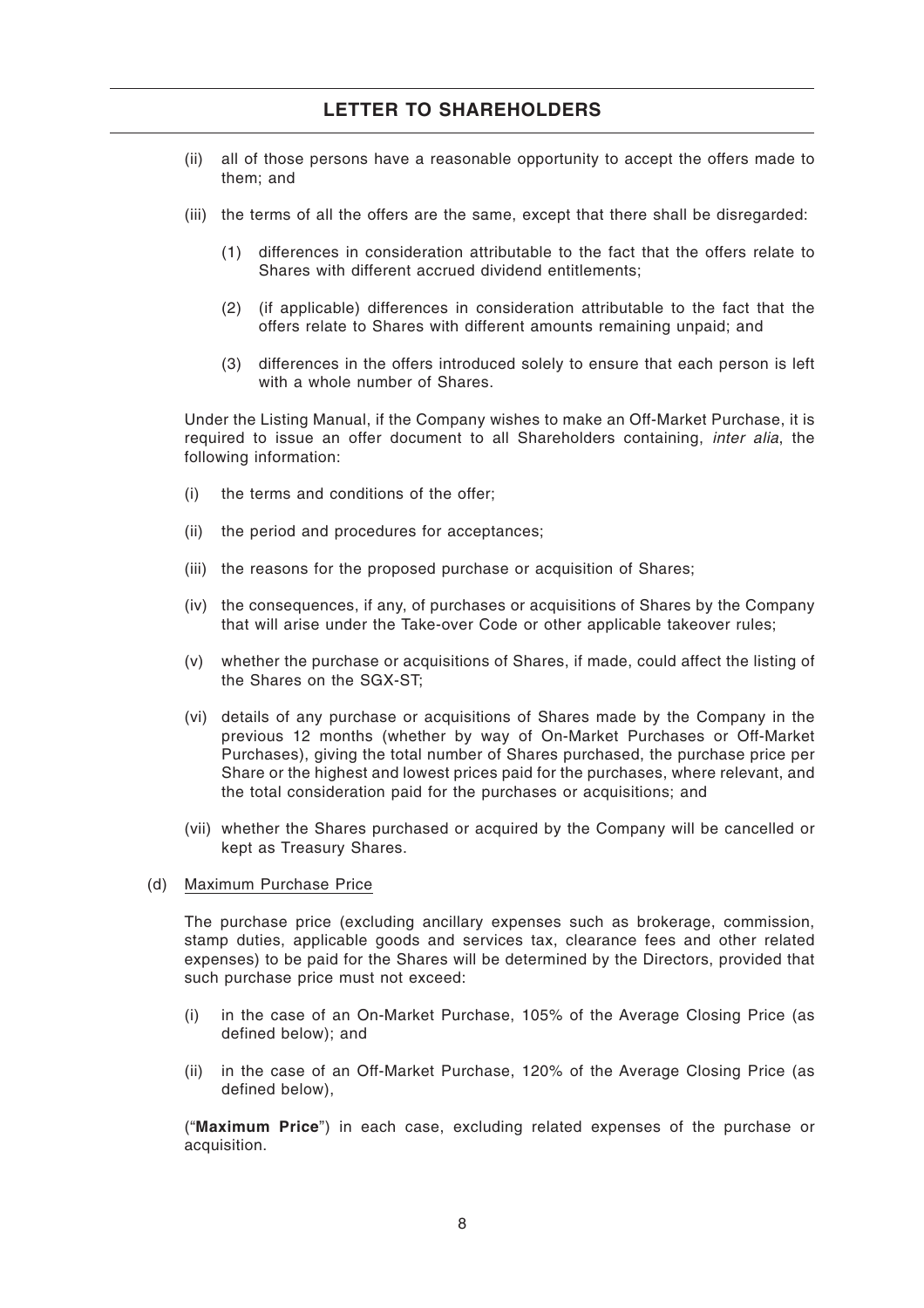For the above purposes:

"**Average Closing Price**" means the average of the Closing Market Prices of the Shares over the last five (5) Market Days on the SGX-ST, on which transactions in the Shares were recorded, immediately preceding the date of the On-Market Purchase by the Company or, as the case may be, the date of the making of the offer pursuant to the Off-Market Purchase, and deemed to be adjusted for any corporate action that occurs after such five (5) Market Day period;

"**Closing Market Price**" means the last dealt price for a Share transacted through the SGX-ST's trading system as shown in any publication of the SGX-ST or other sources; and

"**date of the making of the offer**" means the day on which the Company announces its intention to make an offer for the purchase or acquisition of Shares from Shareholders, stating the purchase price (which shall not be more than the Maximum Price calculated on the foregoing basis) for each Share and the relevant terms of the equal access scheme for effecting the Off-Market Purchase.

#### **2.4 Status of Purchased or Acquired Shares: Cancelled or Held in Treasury**

Any Shares purchased or acquired pursuant to the Share Purchase Mandate will be dealt with in such manner as may be permitted by the Companies Act.

Under the Companies Act, any Share purchased or acquired by the Company shall be deemed to be cancelled immediately on purchase or acquisition (and all rights and privileges attached to that Share shall expire on cancellation), unless such Share is held by the Company as a Treasury Share.

(a) Treasury Shares

Under the Companies Act, Shares purchased or acquired by the Company may be held or dealt with as Treasury Shares. Certain of the provisions on Treasury Shares under the Companies Act are summarised below:

(i) *Maximum Holdings*

The aggregate number of Shares held by the Company as Treasury Shares shall not at any time exceed 10% of the total number of Shares in issue at that time. In the event that the aggregate number of Treasury Shares held by the Company exceeds the aforesaid limit, the Company shall dispose of or cancel the excess Treasury Shares within six months from the day the aforesaid limit is first exceeded.

(ii) *Voting and Other Rights*

The Company cannot exercise any right in respect of the Treasury Shares. In particular, the Company cannot exercise any right to attend or vote at meetings and for the purposes of the Companies Act, the Company shall be treated as having no right to vote and the Treasury Shares shall be treated as having no voting rights.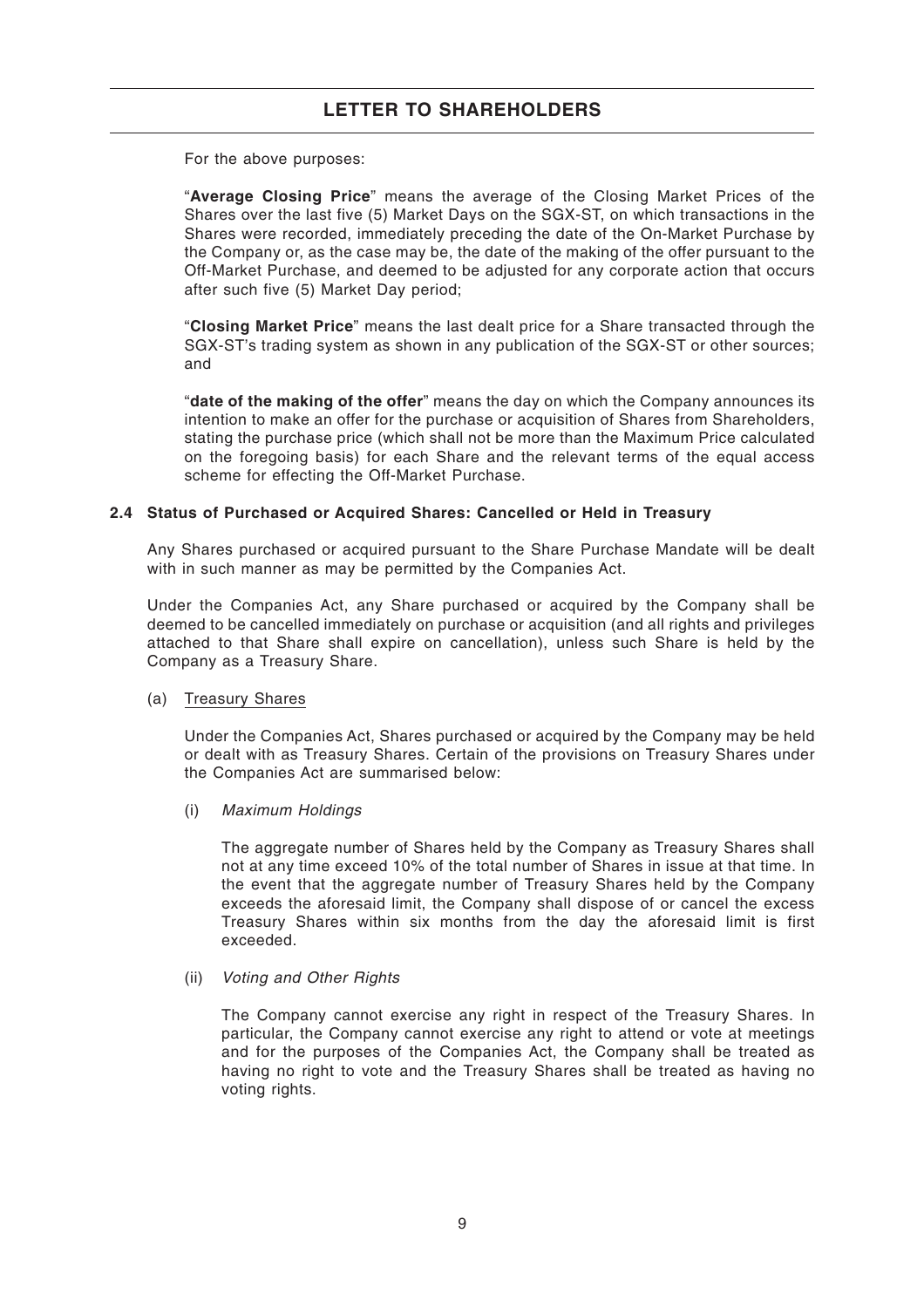In addition, no dividend may be paid, and no other distribution (whether in cash or otherwise) of the Company's assets (including any distribution of assets to members of the Company on a winding-up) may be made, to the Company in respect of Treasury Shares. However, the allotment of shares as fully paid bonus shares in respect of the Treasury Shares is allowed. A subdivision or consolidation of any Treasury Share into Treasury Shares of a smaller amount is also allowed so long as the total value of the Treasury Shares after the subdivision or consolidation is the same as before.

(iii) *Disposal or Cancellation*

Where Shares are held as Treasury Shares, the Company may at any time:

- (1) sell the Treasury Shares (or any of them) for cash;
- (2) transfer the Treasury Shares (or any of them) for the purposes of or pursuant to any share scheme, whether for employees, directors or other persons;
- (3) transfer the Treasury Shares (or any of them) as consideration for the acquisition of shares in or assets of another company or assets of a person;
- (4) cancel the Treasury Shares (or any of them); or
- (5) sell, transfer or otherwise use the Treasury Shares for such other purposes as the Minister for Finance may by order prescribe.

Under the Listing Manual, an immediate announcement must be made of any sale, transfer, cancellation and/or use of Treasury Shares. Such announcement must include details such as:

- (aa) the date of the sale, transfer, cancellation and/or use of such Treasury Shares;
- (bb) the purpose of such sale, transfer, cancellation and/or use of such Treasury Shares;
- (cc) the number of Treasury Shares which have been sold, transferred, cancelled and/or used;
- (dd) the number of Treasury Shares before and after such sale, transfer, cancellation and/or use;
- (ee) the percentage of the number of Treasury Shares against the total number of issued Shares (of the same class as the Treasury Shares) which are listed on the SGX-ST before and after such sale, transfer, cancellation and/or use; and
- (ff) the value of the Treasury Shares if they are used for a sale or transfer, or cancelled.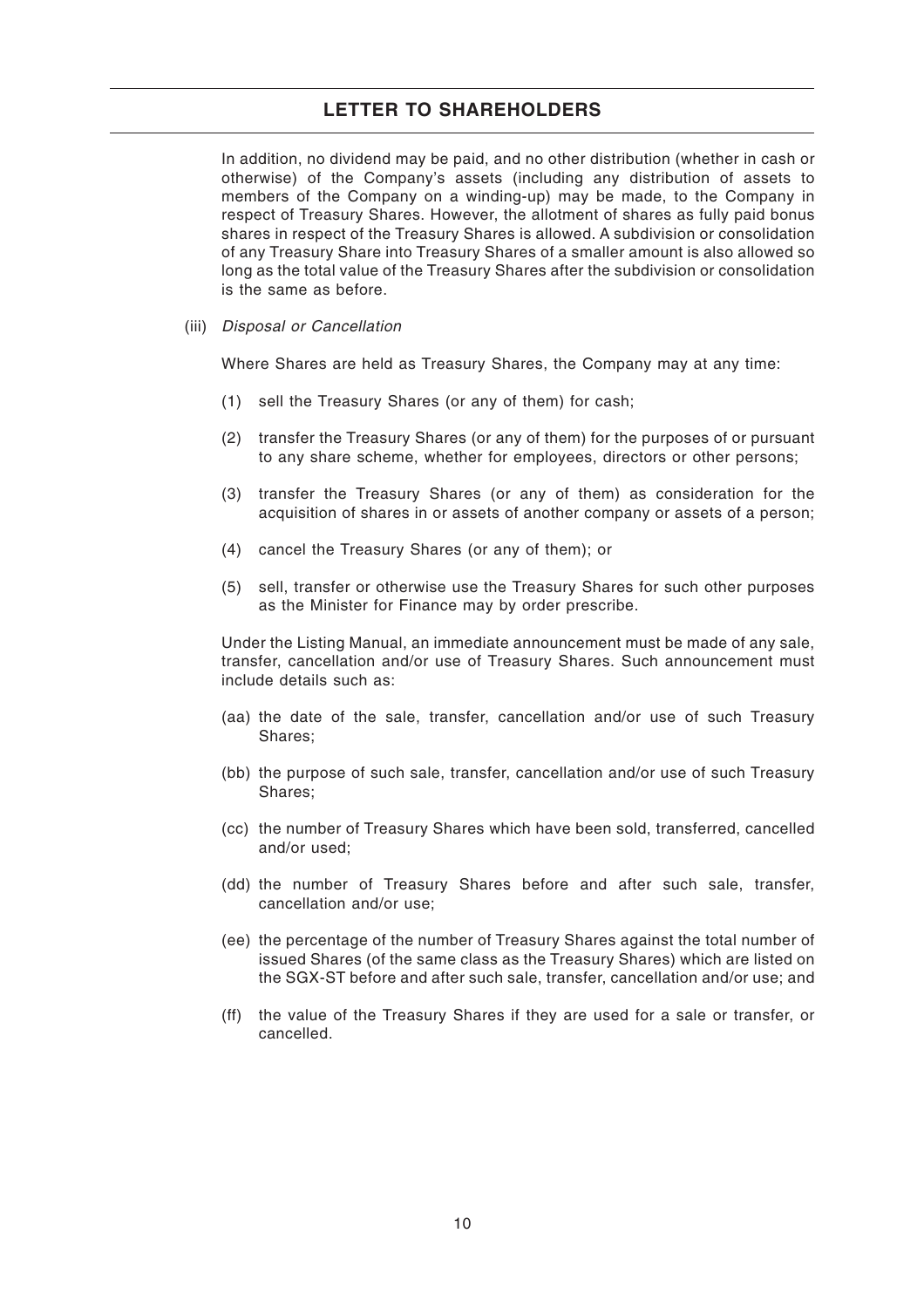### (b) Purchased or Acquired Shares Cancelled

Under the Companies Act, where Shares purchased or acquired by the Company are cancelled, the Company shall:

- (i) reduce the amount of its share capital where the Shares were purchased or acquired out of the capital of the Company;
- (ii) reduce the amount of its profits where the Shares were purchased or acquired out of the profits of the Company; or
- (iii) reduce the amount of its share capital and profits proportionately where the Shares were purchased or acquired out of both the capital and the profits of the Company,

by the total amount of the purchase price paid by the Company for the Shares cancelled, which shall include any expenses (including brokerage or commission) incurred directly in such purchase or acquisition of the Shares.

Shares which are cancelled will be automatically delisted by the SGX-ST and certificates (if any) in respect thereof will be cancelled and destroyed by the Company as soon as reasonably practicable following such cancellation. The total number of issued Shares will be diminished by the number of Shares purchased or acquired by the Company and which are cancelled and not held as Treasury Shares.

#### **2.5 Source of Funds**

In purchasing or acquiring its Shares, the Company may only apply funds legally available for such purchase or acquisition as provided in the constitution of the Company and in accordance with applicable laws in Singapore.

The Companies Act permits any purchase or acquisition of shares to be made out of a company's capital or profits so long as the company is solvent. For this purpose, a company is solvent if at the date of the payment, the following conditions are satisfied:

- (a) there is no ground on which the company could be found to be unable to pay its debts;
- $(b)$  if:
	- (i) it is intended to commence winding up of the company within the period of 12 months immediately after the date of the payment, the company will be able to pay its debts in full within the period of 12 months after the date of commencement of the winding up; or
	- (ii) it is not intended so to commence winding up, the company will be able to pay its debts as they fall due during the period of 12 months immediately after the date of the payment; and
- (c) the value of the company's assets is not less than the value of its liabilities (including contingent liabilities) and will not, after the proposed purchase or acquisition, become less than the value of its liabilities (including contingent liabilities).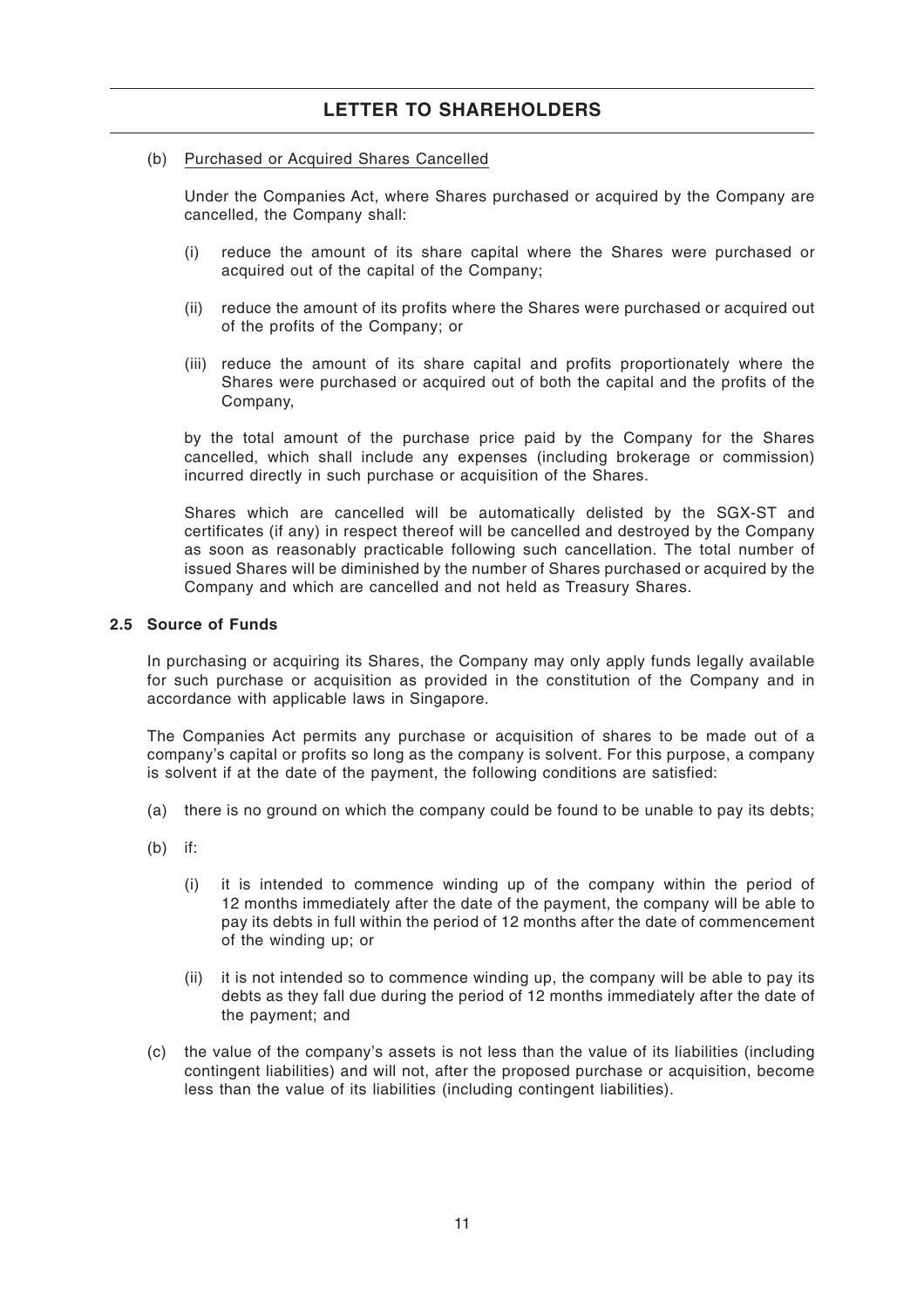The Company intends to use the Group's internal sources of funds or external borrowings or a combination of both to finance its purchases or acquisitions of Shares pursuant to the Share Purchase Mandate. The amount of funding required for the Company to purchase or acquire Shares under the Share Purchase Mandate will depend on, *inter alia*, the aggregate number of Shares purchased or acquired and the consideration paid at the relevant time. In considering the option of external financing, the Directors will also consider the financial position of the Group, particularly the prevailing gearing level of the Group. The Board does not propose to exercise the Share Purchase Mandate in a manner and to such an extent that would materially and adversely affect the working capital requirements or the gearing levels of the Group and the financial position of the Group taken as a whole.

#### **2.6 Financial Effects**

It is not possible for the Company to realistically calculate or quantify the impact of purchases or acquisitions of Shares that may be made pursuant to the Share Purchase Mandate on the net tangible asset value and earnings per Share as the resultant effect would depend on, *inter alia,* the aggregate number of Shares purchased or acquired, whether the purchase or acquisition is made out of capital or profits, the purchase prices paid for such Shares, the amount (if any) borrowed by the Company to fund the purchases or acquisitions, and whether the Shares purchased or acquired are cancelled or held as Treasury Shares.

The Company's total number of issued Shares will be diminished by the total number of the Shares purchased by the Company and which are cancelled. The net tangible assets of the Group will be reduced by the aggregate purchase price paid by the Company for the Shares.

Under the Companies Act, purchases or acquisitions of Shares by the Company may be made out of the Company's capital or profits so long as the Company is solvent. Where the consideration paid by the Company for the purchase or acquisition of Shares is made out of profits, such consideration (excluding ancillary expenses such as brokerage, commission, stamp duties, applicable goods and services tax, clearance fees and other related expenses) will correspondingly reduce the amount available for the distribution of cash dividends by the Company.

The Directors do not propose to carry out purchases or acquisitions pursuant to the Share Purchase Mandate to such an extent that it would, or in circumstances that might, result in a material adverse effect on the working capital requirements of the Group. The purchase or acquisition of Shares will only be effected after considering relevant factors such as the working capital requirements, availability of financial resources, the expansion and investment plans of the Group and the prevailing market conditions. The Share Purchase Mandate will be exercised with a view to enhance the earnings per Share and/or the net tangible assets value per Share of the Group.

**For illustrative purposes only**, the financial effects of the Share Purchase Mandate on the Company and the Group, based on the audited financial statements of the Group for FY2018, are based on the assumptions set out below:–

- (a) on the basis of 752,994,775 Shares in issue as at the Latest Practicable Date and assuming no further Shares are issued, no Shares are purchased or acquired by the Company and held as Treasury Shares and there are no subsidiary holdings, on or prior to the 2019 AGM, not more than 75,299,477 Shares (representing 10% of the total number of issued Shares (excluding any Treasury Shares and subsidiary holdings) as at the Latest Practicable Date) may be purchased by the Company pursuant to the Share Purchase Mandate;
- (b) in the case of On-Market Purchases by the Company and assuming that the Company purchases or acquires 75,299,477 Shares (representing 10% of the total number of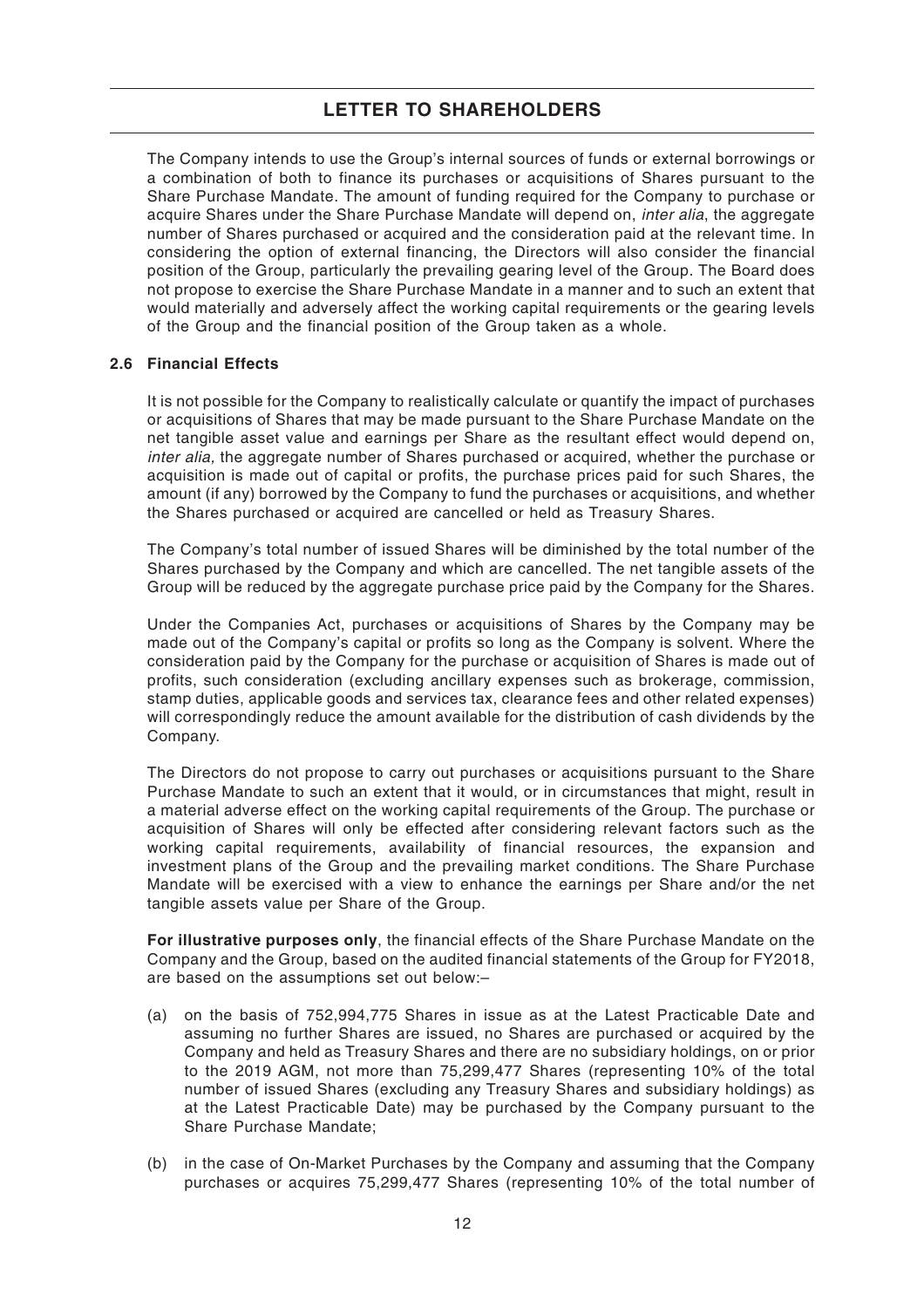issued Shares (excluding any Treasury Shares and subsidiary holdings) as at the Latest Practicable Date) at the maximum price of S\$0.21105 for one Share (being the price equivalent to 105% of the Average Closing Price of the Shares for the five consecutive Market Days on which the Shares were traded on the SGX-ST immediately preceding the Latest Practicable Date), the maximum amount of funds required for the purchase or acquisition of 75,299,477 Shares (excluding related expenses) is approximately S\$15.9 million; and

(c) in the case of Off-Market Purchases by the Company and assuming that the Company purchases or acquires 75,299,477 Shares at the maximum price of S\$0.2412 for one Share (being the price equivalent to 120% of the Average Closing Price of the Shares for the five consecutive Market Days on which the Shares were traded on the SGX-ST immediately preceding the Latest Practicable Date), the maximum amount of funds required for the purchase or acquisition of 75,299,477 Shares (excluding related expenses) is approximately S\$18.2 million.

**For illustrative purposes only** and based on the audited financial statements of the Company and the Group for FY2018, the assumptions set out in paragraphs (a), (b) and (c) above and assuming that (i) the purchase or acquisition of Shares is funded solely from internal sources of funds, (ii) the Share Purchase Mandate had been effective on the Latest Practicable Date and (iii) the Company had purchased or acquired 75,299,477 Shares (representing 10% of the total number of issued Shares (excluding any Treasury Shares and subsidiary holdings) as at the Latest Practicable Date) on the Latest Practicable Date, the financial effects of the purchase or acquisition of the 75,299,477 Shares by the Company pursuant to the Share Purchase Mandate made entirely out of capital and:

- (aa) held as Treasury Shares; and
- (bb) cancelled,

on the audited financial statements of the Group and the Company for FY2018 are set out below:

| <b>Scenario</b>                                                           | A                              | в                |
|---------------------------------------------------------------------------|--------------------------------|------------------|
| Purchased out of                                                          | Capital                        | Capital          |
| <b>Type of Purchase</b>                                                   | <b>On-Market</b>               | <b>On-Market</b> |
| <b>Held as Treasury Shares/Cancelled</b>                                  | <b>Held as Treasury Shares</b> | <b>Cancelled</b> |
| Maximum Price per Share (S\$)                                             | 0.21105                        | 0.21105          |
| Maximum number of Shares to be<br>purchased ('000)                        | 75,299                         | 75,299           |
| Total number of issued Shares as at<br>the Latest Practicable Date ('000) | 752,994                        | 752,994          |
| Equivalent % of total issued Shares                                       | 10%                            | 10%              |
| Maximum funds required (S\$'000)                                          | 15,892                         | 15,892           |

### **On-Market Purchases**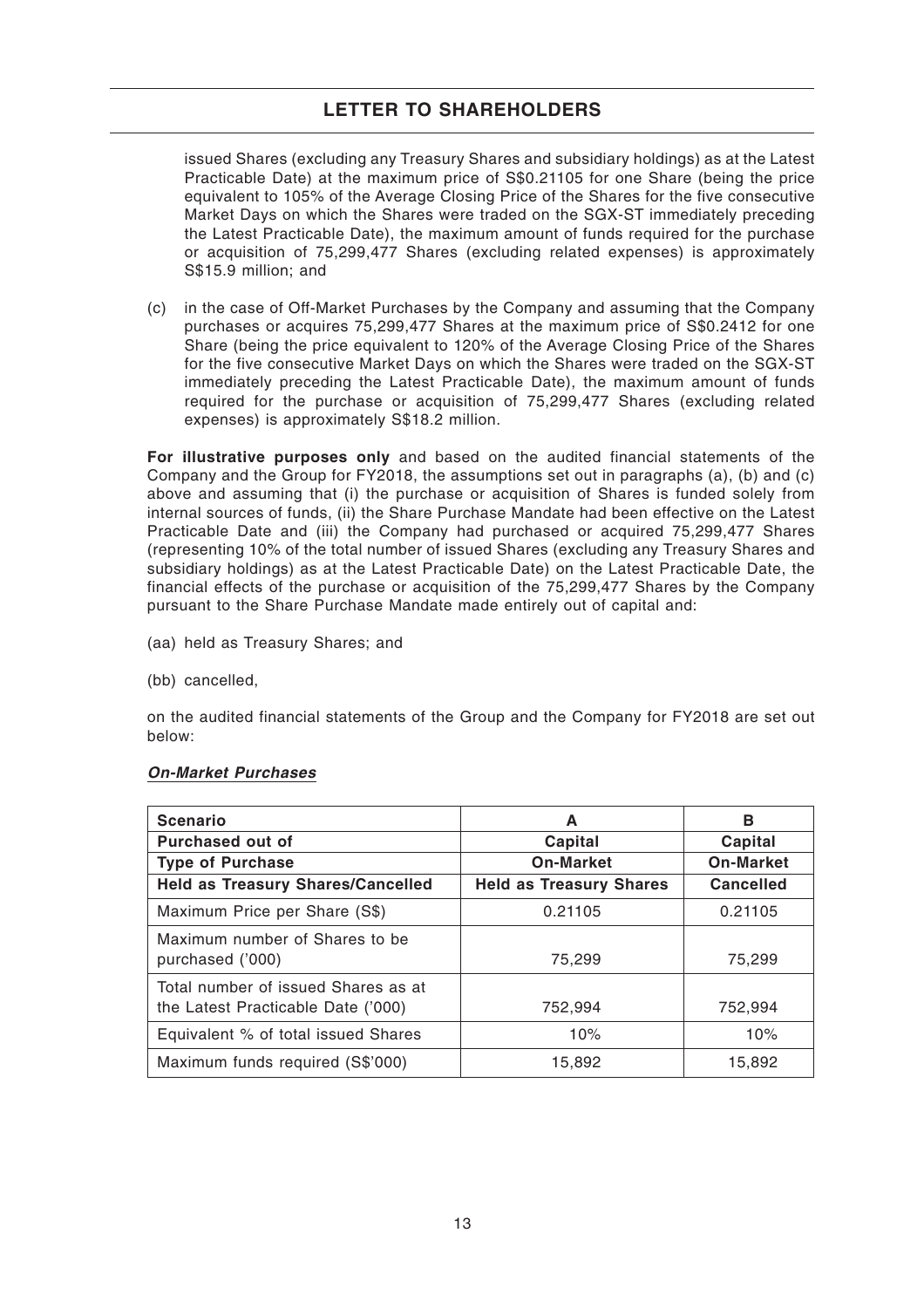|                                                       |                                                  | Group                |                                |                                                  | Company              |                                |
|-------------------------------------------------------|--------------------------------------------------|----------------------|--------------------------------|--------------------------------------------------|----------------------|--------------------------------|
|                                                       | <b>Before</b><br><b>Share</b><br><b>Purchase</b> |                      | After<br><b>Share Purchase</b> | <b>Before</b><br><b>Share</b><br><b>Purchase</b> |                      | After<br><b>Share Purchase</b> |
| As at 31 December 2018                                |                                                  | <b>Scenario</b><br>A | <b>Scenario</b><br>в           |                                                  | <b>Scenario</b><br>Α | <b>Scenario</b><br>в           |
|                                                       | <b>S\$'000</b>                                   | <b>S\$'000</b>       | <b>S\$'000</b>                 | <b>S\$'000</b>                                   | <b>S\$'000</b>       | S\$'000                        |
| Profit attributable to equity holders<br>for the year | 11,885                                           | 11,885               | 11,885                         | 13,163                                           | 13,163               | 13,163                         |
| Share capital                                         | 102,158                                          | 102,158              | 86,266                         | 102,158                                          | 102,158              | 86,266                         |
| Capital and other reserves                            | 8,854                                            | 8,854                | 8,854                          | (636)                                            | (636)                | (636)                          |
| Retained profits                                      | 74,998                                           | 74,998               | 74,998                         | 13,248                                           | 13,248               | 13,248                         |
| Currency translation reserve                          | (21, 889)                                        | (21, 889)            | (21, 889)                      |                                                  |                      |                                |
| Treasury shares                                       |                                                  | (15, 892)            |                                |                                                  | (15, 892)            |                                |
| Shareholders' funds                                   | 164,121                                          | 148,229              | 148,229                        | 114,770                                          | 98,878               | 98,878                         |
| Net asset value <sup>(1)</sup>                        | 164,121                                          | 148,229              | 148,229                        | 114,770                                          | 98,878               | 98,878                         |
| <b>Current assets</b>                                 | 157,255                                          | 141,363              | 141,363                        | 64,312                                           | 48,420               | 48,420                         |
| <b>Current liabilities</b>                            | 46,511                                           | 46,511               | 46,511                         | 9,057                                            | 9,057                | 9,057                          |
| Net current assets                                    | 110,744                                          | 94,852               | 94,852                         | 55,255                                           | 39,363               | 39,363                         |
| Total borrowings                                      |                                                  |                      |                                |                                                  |                      |                                |
| Cash and cash equivalents                             | 80,310                                           | 64,418               | 64,418                         | 44,400                                           | 28,508               | 28,508                         |
| Number of Shares (in '000)                            | 752,994                                          | 677,695              | 677,695                        | 752,994                                          | 677,695              | 677,695                        |
| Treasury shares (in '000)                             |                                                  | 75,299               |                                |                                                  | 75,299               |                                |
| <b>Financial Ratios</b>                               |                                                  |                      |                                |                                                  |                      |                                |
| Earnings per Share (cents)                            | 1.58                                             | 1.75                 | 1.75                           | 1.75                                             | 1.94                 | 1.94                           |
| Net asset value per Share (cents) <sup>(2)</sup>      | 21.80                                            | 21.87                | 21.87                          | 15.24                                            | 14.59                | 14.59                          |
| Gearing ratio (times) <sup>(3)</sup>                  |                                                  |                      |                                |                                                  |                      |                                |
| Current ratio (times) <sup>(4)</sup>                  | 3.38                                             | 3.04                 | 3.04                           | 7.10                                             | 5.35                 | 5.35                           |

### **Notes:**

(1) Net asset value equals to total assets less total liabilities and excludes non-controlling interests.

(2) Based on the total number of Shares issued as at the Latest Practicable Date and adjusted for the effect of the Share purchases or acquisitions.

(3) Gearing ratio means total borrowings divided by shareholders' funds.

(4) Current ratio means current assets divided by current liabilities.

### **Off-Market Purchases**

| <b>Scenario</b>                                                           | A                              | в                 |
|---------------------------------------------------------------------------|--------------------------------|-------------------|
| Purchase out of                                                           | Capital                        | Capital           |
| <b>Type of Purchase</b>                                                   | <b>Off-Market</b>              | <b>Off-Market</b> |
| <b>Held as Treasury Shares/Cancelled</b>                                  | <b>Held as Treasury Shares</b> | <b>Cancelled</b>  |
| Maximum Price per Share (S\$)                                             | 0.2412                         | 0.2412            |
| Maximum number of Shares to be<br>purchased ('000)                        | 75,299                         | 75,299            |
| Total number of issued Shares as at<br>the Latest Practicable Date ('000) | 752,994                        | 752,994           |
| Equivalent % of total issued Shares                                       | 10%                            | 10%               |
| Maximum funds required (S\$'000)                                          | 18,162                         | 18,162            |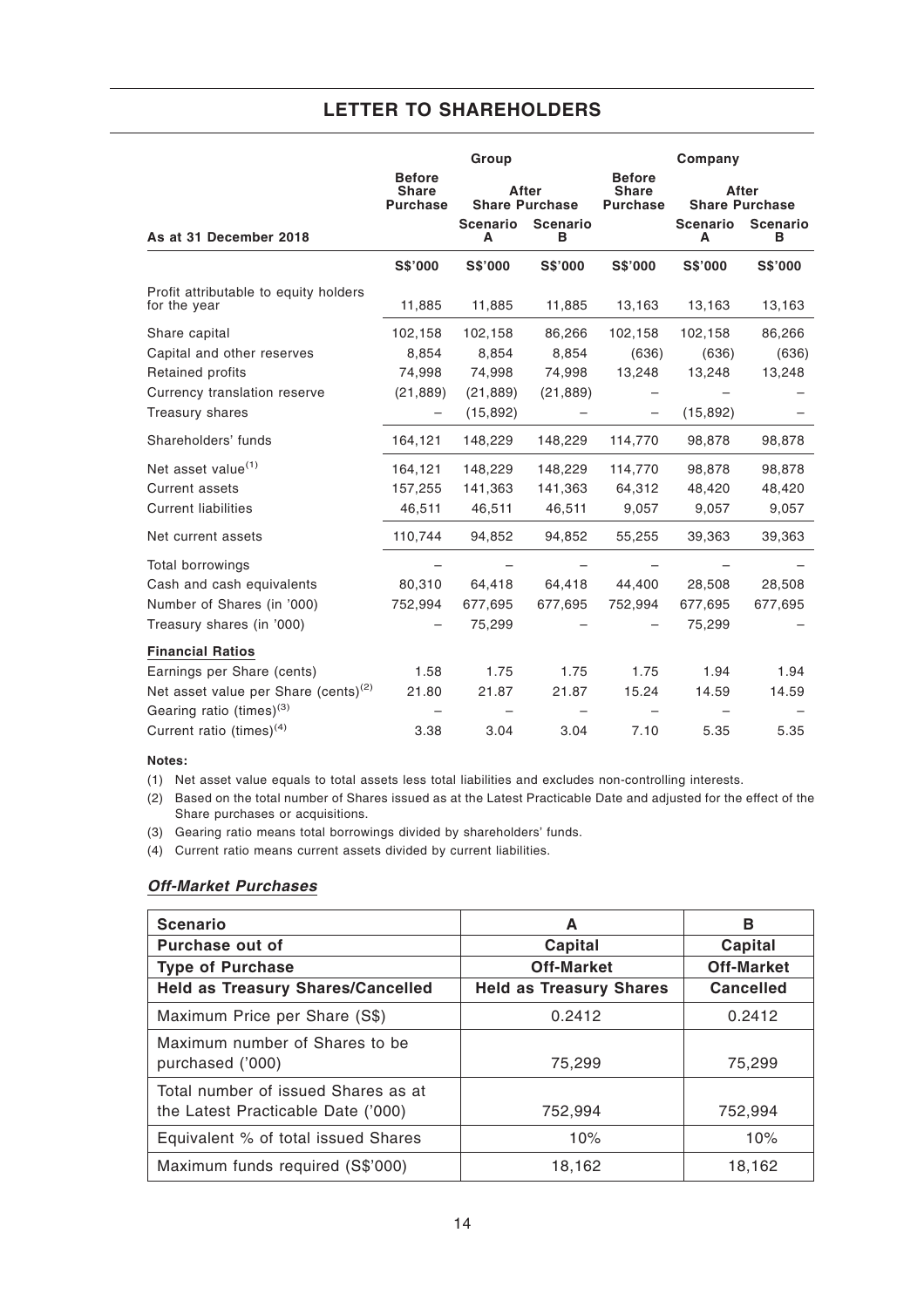|                                                       | Group                                            |                       |                      | Company                                   |                                |                |
|-------------------------------------------------------|--------------------------------------------------|-----------------------|----------------------|-------------------------------------------|--------------------------------|----------------|
|                                                       | <b>Before</b><br><b>Share</b><br><b>Purchase</b> | <b>Share Purchase</b> | After                | <b>Before</b><br>Share<br><b>Purchase</b> | After<br><b>Share Purchase</b> |                |
| As at 31 December 2018                                |                                                  | <b>Scenario</b><br>A  | <b>Scenario</b><br>в |                                           | <b>Scenario</b><br>А           | Scenario<br>в  |
|                                                       | <b>S\$'000</b>                                   | <b>S\$'000</b>        | S\$'000              | <b>S\$'000</b>                            | <b>S\$'000</b>                 | <b>S\$'000</b> |
| Profit attributable to equity holders<br>for the year | 11,885                                           | 11,885                | 11,885               | 13,163                                    | 13,163                         | 13,163         |
| Share capital                                         | 102,158                                          | 102,158               | 83,996               | 102,158                                   | 102,158                        | 83,996         |
| Capital and other reserves                            | 8,854                                            | 8,854                 | 8,854                | (636)                                     | (636)                          | (636)          |
| Retained profits                                      | 74,998                                           | 74,998                | 74,998               | 13,248                                    | 13,248                         | 13,248         |
| Currency translation reserve                          | (21, 889)                                        | (21, 889)             | (21, 889)            |                                           |                                |                |
| Treasury shares                                       |                                                  | (18, 162)             |                      |                                           | (18, 162)                      |                |
| Shareholders' funds                                   | 164,121                                          | 145,959               | 145,959              | 114,770                                   | 96,608                         | 96,608         |
| Net asset value <sup>(1)</sup>                        | 164,121                                          | 145,959               | 145,959              | 114,770                                   | 96,608                         | 96,608         |
| <b>Current assets</b>                                 | 157,255                                          | 139,093               | 139,093              | 64,312                                    | 46,150                         | 46,150         |
| <b>Current liabilities</b>                            | 46,511                                           | 46,511                | 46,511               | 9,057                                     | 9,057                          | 9,057          |
| Net current assets                                    | 110,744                                          | 92,582                | 92,582               | 55,255                                    | 37,093                         | 37,093         |
| Total borrowings                                      |                                                  |                       |                      |                                           |                                |                |
| Cash and cash equivalents                             | 80,310                                           | 62,148                | 62,148               | 44,400                                    | 26,238                         | 26,238         |
| Number of Shares (in '000)                            | 752,994                                          | 677,695               | 677,695              | 752,994                                   | 677,695                        | 677,695        |
| Treasury shares (in '000)                             |                                                  | 75,299                |                      |                                           | 75,299                         |                |
| <b>Financial Ratios</b>                               |                                                  |                       |                      |                                           |                                |                |
| Earnings per Share (cents)                            | 1.58                                             | 1.75                  | 1.75                 | 1.75                                      | 1.94                           | 1.94           |
| Net asset value per Share (cents) $(2)$               | 21.80                                            | 21.54                 | 21.54                | 15.24                                     | 14.26                          | 14.26          |
| Gearing ratio (times) <sup>(3)</sup>                  |                                                  |                       |                      |                                           |                                |                |
| Current ratio (times) <sup>(4)</sup>                  | 3.38                                             | 2.99                  | 2.99                 | 7.10                                      | 5.10                           | 5.10           |

#### **Notes:**

(1) Net asset value equals to total assets less total liabilities and excludes non-controlling interests.

(2) Based on the total number of Shares issued as at the Latest Practicable Date and adjusted for the effect of the Share purchases or acquisitions.

(3) Gearing ratio means total borrowings divided by shareholders' funds.

(4) Current ratio means current assets divided by current liabilities.

**Shareholders should note that the financial effects illustrated above are based on certain assumptions and are purely for illustrative purposes only. The actual impact will depend on, inter alia, the actual number and price of Shares that may be purchased or acquired by the Company, whether the purchase or acquisition of Shares is made out of the profits or capital of the Company and whether the Shares purchased or acquired are held as Treasury Shares or cancelled. In particular, it is important to note that the above analysis is based on historical audited FY2018 figures and is not necessarily representative of the future financial performance of the Company.**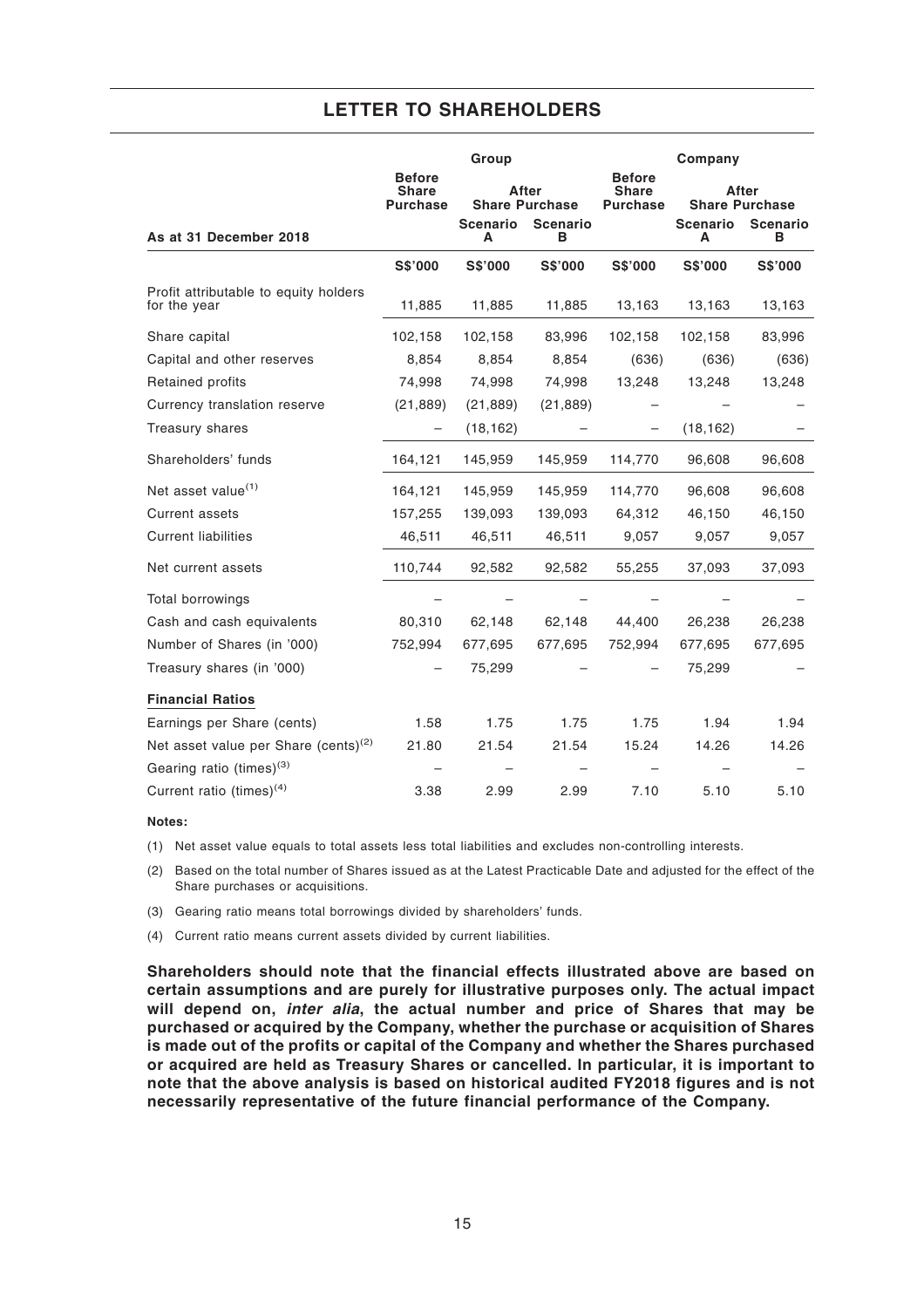Although the adoption of the Share Purchase Mandate would authorise the Company to purchase or acquire up to 10% of the total number of issued Shares (excluding any Treasury Shares and subsidiary holdings), the Company may not necessarily purchase or acquire or be able to purchase or acquire the entire 10% of the total number of its issued Shares (excluding any Treasury Shares and subsidiary holdings), or purchase or acquire, or be able to purchase or acquire, up to the maximum number of its issued Shares that it can hold as Treasury Shares as illustrated above. In addition, the Company may, subject to the requirements of the Companies Act, cancel all or part of the Shares purchased or acquired and/or hold all or part of the Shares purchased or acquired as Treasury Shares, at its discretion. The Board would emphasise that it does not propose to exercise the Share Purchase Mandate to such an extent that would, or in circumstances that might, result in a material adverse effect on the financial position of the Group taken as a whole, or result in the Company being delisted from the SGX-ST.

#### **2.7 Tax Implications**

Shareholders who are in doubt as to their respective tax positions or any tax implications arising from the purchase or acquisition of Shares by the Company, including those who may be subject to tax in a jurisdiction outside Singapore, should consult their own professional advisers.

#### **2.8 Reporting Requirements**

#### (a) Notification to the Registrar

Within 30 days of the passing of a Shareholders' ordinary resolution to approve any purchase or acquisition of Shares, the Company shall lodge a copy of such resolution with the Registrar.

The Company shall notify the Registrar within 30 days of a purchase or acquisition of Shares on the SGX-ST or otherwise. Such notification shall include details of the purchase or acquisition, including the date of the purchase or acquisition, the total number of Shares purchased or acquired by the Company, the total number of Shares cancelled or held as Treasury Shares, the Company's issued share capital before and after the purchase or acquisition, the amount of consideration paid by the Company and whether such consideration is paid out of profits or capital of the Company, and such other information as may be prescribed by the Registrar from time to time.

Within 30 days of the cancellation or disposal of Treasury Shares in accordance with the provisions of the Companies Act, the Directors shall lodge with the Registrar the notice of cancellation or disposal of Treasury Shares in the prescribed form.

#### (b) Notification to the SGX-ST

The Listing Manual specifies that a listed company shall report all purchases or acquisitions of its shares to the SGX-ST no later than 9.00 a.m.: (i) in the case of an On-Market Purchase, on the Market Day following the day of purchase or acquisition of any of its shares; and (b) in the case of an Off-Market Purchase, on the second Market Day after the close of acceptances of the offer.

Such an announcement (which must be in the form prescribed in the Listing Manual) must include, *inter alia*, details of the date of the purchase, the total number of shares purchased, the number of shares cancelled, the number of shares held as Treasury Shares, the purchase price per share or the highest and lowest prices paid for such shares, as applicable, the total consideration (including stamp duties and clearing charges) paid or payable for the shares, the number of shares purchased as at the date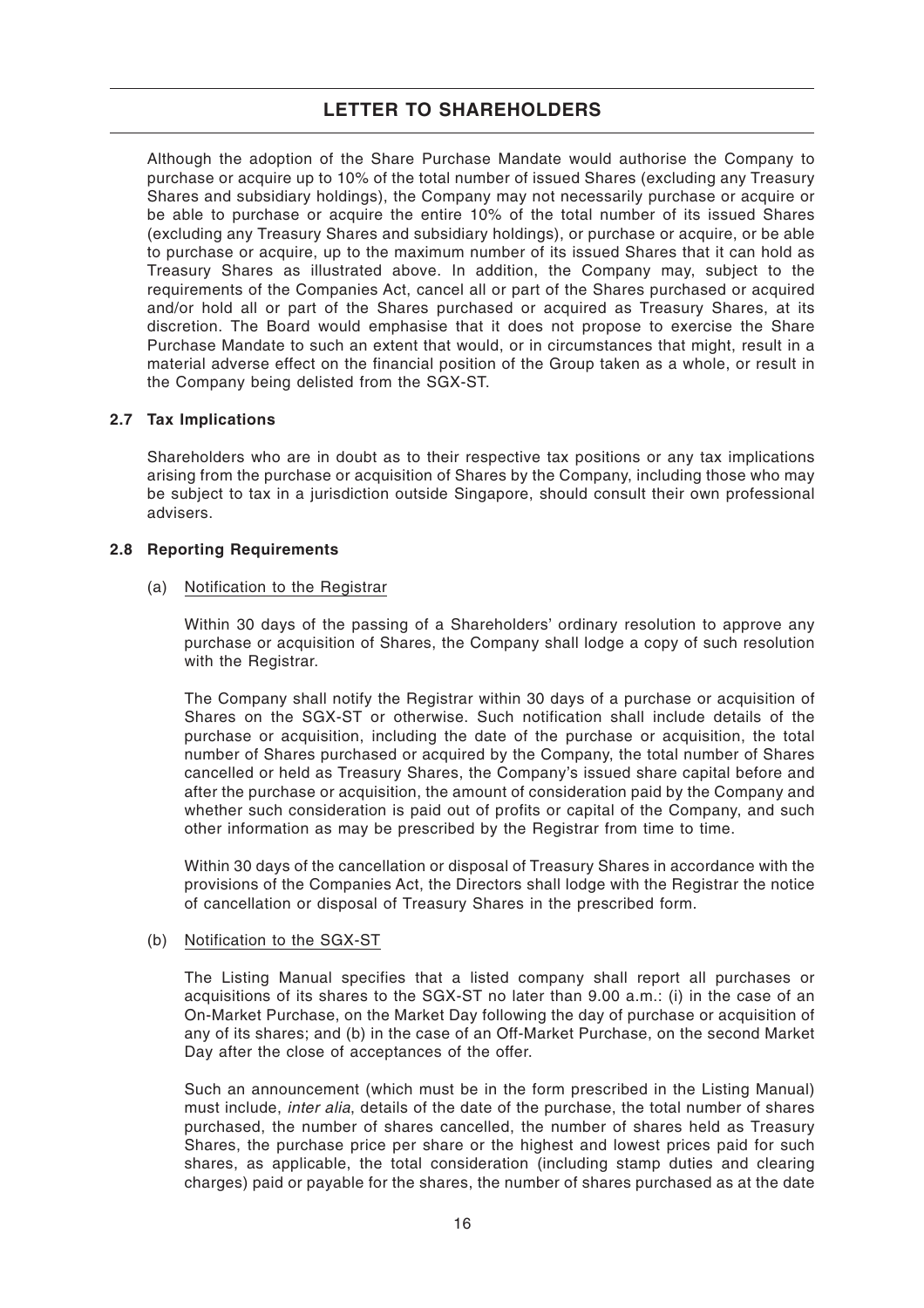of announcement (on a cumulative basis), the number of issued shares (excluding Treasury Shares and subsidiary holdings) after the purchase and the number of Treasury Shares and subsidiary holdings held after the purchase.

The Company shall make arrangements with its stockbrokers to ensure that they provide to the Company in a timely fashion the necessary information which will enable the Company to make the necessary notifications to the SGX-ST.

#### **2.9 No Purchases during Price Sensitive Developments**

Whilst the Listing Manual does not expressly prohibit any purchase or acquisition of its own shares by a listed company during any particular time(s), because the Company would be regarded as an "insider" in relation to any proposed purchase or acquisition of its issued Shares, the Company will not undertake any purchase or acquisition of Shares pursuant to the Share Purchase Mandate at any time after a price-sensitive development has occurred or has been the subject of a consideration and/or decision of the Board until such time as the price-sensitive information has been publicly announced or disseminated in accordance with the requirements of the Listing Manual. In particular, in line with Rule 1207(19) of the Listing Manual, the Company will not purchase or acquire any Shares through On-Market Purchases and/or Off-Market Purchases during the period of one (1) month immediately preceding the announcement of the Company's full-year financial statements and the period of two (2) weeks immediately preceding the announcement of the Company's financial statements for each of the first three quarters of the financial year, as the case may be, and ending on the date of announcement of the relevant financial statements.

#### **2.10 Listing Status of the Company's Securities**

The Company will not effect a Share purchase or acquisition if immediately following any Share purchase or acquisition, the continuing shareholding spread requirements prescribed by the Listing Manual which are in force at the time of the intended Share purchase, cannot be maintained.

Under Rule 723 of the Listing Manual, the Company is required to ensure that at least 10% of the total number of issued Shares (excluding Treasury Shares, preference shares and convertible equity securities) in a class that is listed is at all times held by the public. The word "public" is defined in the Listing Manual as persons other than the Directors, chief executive officer, Substantial Shareholders, or Controlling Shareholders of the Company and its subsidiaries, as well as the Associates of such persons.

As at the Latest Practicable Date, there are approximately 458,352,100 Shares, representing approximately 60.87% of the total number of issued Shares (excluding any Treasury Shares and subsidiary holdings), held by the public. Assuming that: (a) the Company purchases or acquires the maximum of 10% of the total number of issued Shares from public Shareholders; and (b) the number of Shares held by the Substantial Shareholders of the Company and the Directors remain unchanged, the percentage of the Company's public float would be reduced to approximately 56.52% of the total number of Shares in issue (excluding any Treasury Shares and subsidiary holdings). Accordingly, the Board is of the view that there is, at present, a sufficient number of Shares in issue held by public Shareholders that would permit the Company to potentially undertake purchases or acquisitions of Shares through On-Market Purchases up to the full 10% limit pursuant to the proposed Share Purchase Mandate without adversely affecting the listing status of the Shares on the SGX-ST, and that the number of Shares remaining in the hands of the public will not fall to such a level as to cause market illiquidity or adversely affect the orderly trading of the Shares.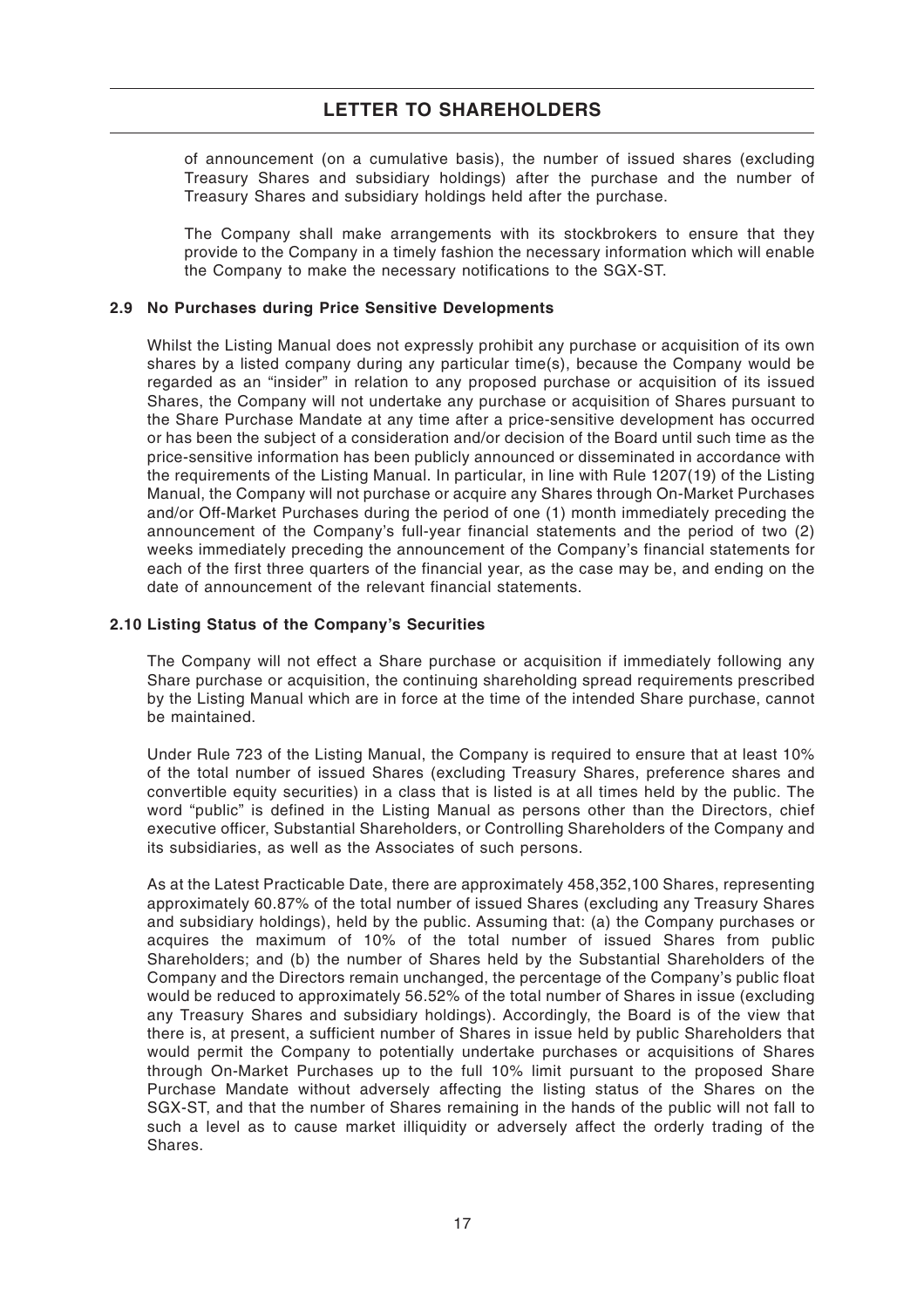#### **2.11 Previous Share Purchases**

As at the Latest Practicable Date, the Company has not made any purchase or acquisition of Shares pursuant to the Share Purchase Mandate approved by Shareholders at the 2018 **FGM** 

#### **2.12 Implications under the Take-over Code**

Certain take-over implications arising from the purchase or acquisition of Shares by the Company pursuant to the Share Purchase Mandate are summarised below:

#### (a) Obligation to Make a Take-over Offer

If, as a result of any purchase or acquisition of Shares made by the Company under the Share Purchase Mandate, the proportionate interest of a Shareholder and persons acting in concert with him in the voting capital of the Company increases, such increase will be treated as an acquisition for the purposes of Rule 14 of the Take-over Code.

Pursuant to Rule 14 of the Take-over Code, a Shareholder and persons acting in concert with him will incur an obligation to make a mandatory take-over offer for the Company if, *inter alia*, he and persons acting in concert with him increase their voting rights in the Company to 30% or more or, if they, together holding between 30% and 50% of the Company's voting rights, increase their voting rights in the Company by more than 1% in any period of six (6) months.

Consequently, depending on the number of Shares purchased or acquired by the Company and the Company's total number of issued Shares at that time, a Shareholder or group of Shareholders acting in concert with each other could, in certain circumstances, obtain or consolidate effective control of the Company and become obligated to make a take-over offer for the Company under Rule 14 of the Take-over Code.

#### (b) Persons Acting In Concert

Under the Take-over Code, persons acting in concert comprise individuals or companies who, pursuant to an agreement or understanding (whether formal or informal) co-operate, through the acquisition by any of them of shares in a company, to obtain or consolidate effective control of that company.

Unless the contrary is established, the Take-over Code presumes, *inter alia*, the following individuals and companies to be acting in concert with each other:

- (i) a company, its parent company, subsidiaries and fellow subsidiaries, and their associated companies, companies of which such companies are associated companies and any person who has provided financial assistance (other than a bank in the ordinary course of business) to any of the above for the purchase of voting rights, all with each other. For this purpose, a company is an associated company of another company if the second company owns or controls at least 20% but not more than 50% of the voting rights of the first mentioned company;
- (ii) a company with any of its directors (together with their close relatives, related trusts as well as companies controlled by any of the directors, their close relatives and related trusts); and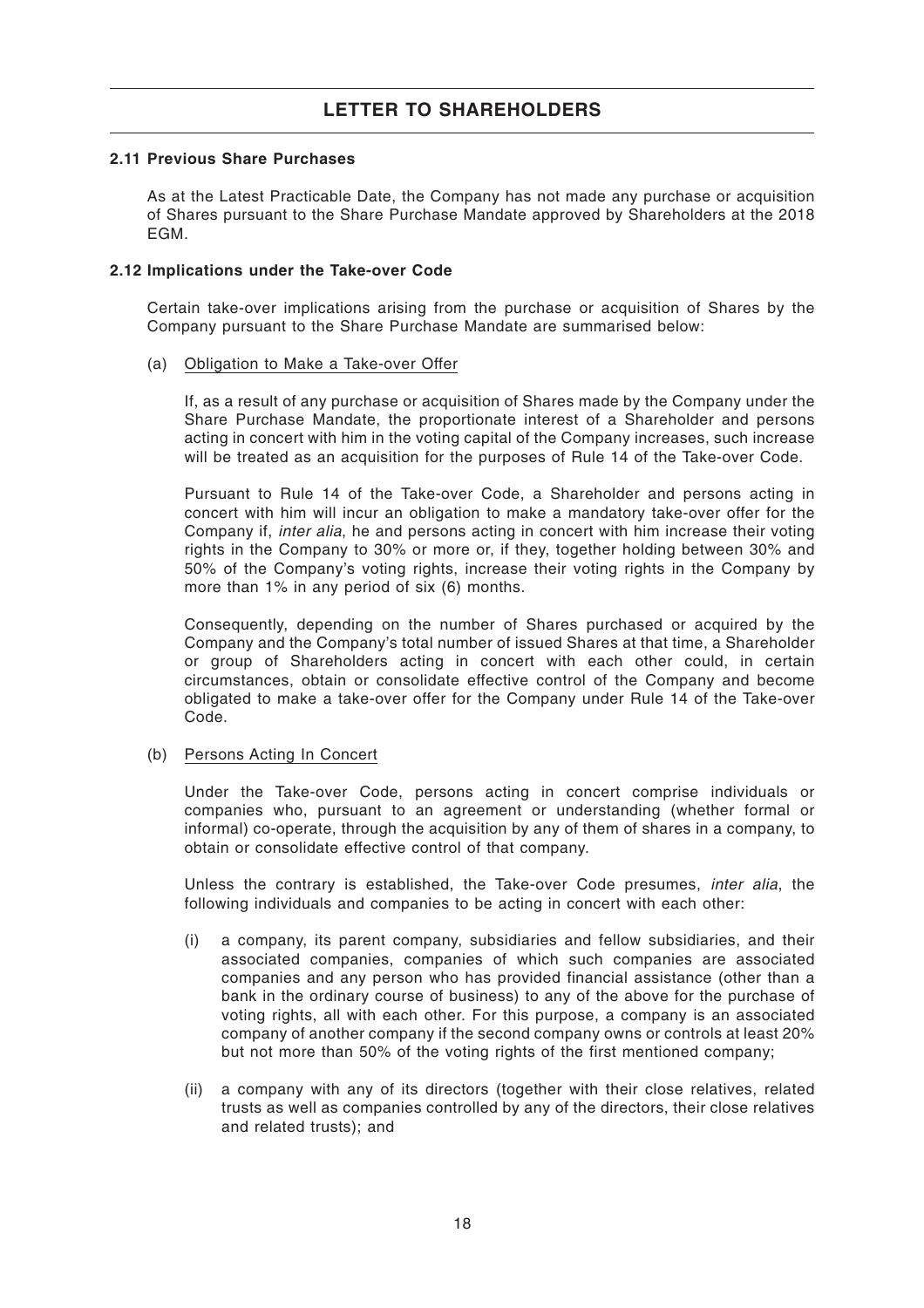- (iii) the following persons and entities:
	- (1) an individual;
	- (2) the close relatives of (1);
	- (3) the related trusts of (1);
	- (4) any person who is accustomed to act in accordance with the instructions of (1);
	- (5) any companies controlled by any of (1), (2), (3) or (4); and
	- (6) any person who has provided financial assistance (other than a bank in the ordinary course of business) to any of the above for the purchase of voting rights.

#### (c) Effect of Rule 14 and Appendix 2 of the Take-over Code

The circumstances under which Shareholders, including Directors and persons acting in concert with them, respectively, will incur an obligation to make a take-over offer as a result of a purchase or acquisition of Shares by the Company are set out in Rule 14 and Appendix 2 of the Take-over Code.

In general terms, the effect of Rule 14 and Appendix 2 of the Take-over Code is that, unless exempted, Directors and persons acting in concert with them will incur an obligation to make a take-over offer for the Company under Rule 14 ("**Take-over Obligation**") if, as a result of a purchase or acquisition of Shares by the Company:

- (i) the percentage of voting rights held by such Directors and their concert parties would increase to 30% or more; or
- (ii) if the Directors and their concert parties hold between 30% and 50% of the Company's voting rights, and their voting rights increase by more than 1% in any period of six (6) months.

Under Appendix 2 of the Take-over Code, a Shareholder not acting in concert with the Directors will not be required to make a take-over offer under Rule 14 if, as a result of the Company purchasing or acquiring its Shares, the voting rights of such Shareholder in the Company would increase to 30% or more, or, if such Shareholder holds between 30% and 50% of the Company's voting rights, the voting rights of such Shareholder would increase by more than 1% in any period of six months. Such Shareholder need not abstain from voting in respect of the resolution authorising the Share Purchase Mandate.

Shareholders will be subject to the provisions of Rule 14 of the Take-over Code if they acquire voting Shares after the Company's purchase of its own Shares. For this purpose, an increase in the percentage of voting rights as a result of the Company's purchase of its own Shares will be taken into account in determining whether a Shareholder and persons acting in concert with him have increased their voting rights by more than 1% in any period of six months.

If the Company decides to cease buying back its Shares before it has purchased in full such number of Shares authorised by its Shareholders at the date on which the resolution authorising the Share Purchase Mandate is passed, the Company will promptly inform its Shareholders of such cessation. This will assist Shareholders to determine if they can buy any more Shares without incurring an obligation under Rule 14 of the Take-over Code.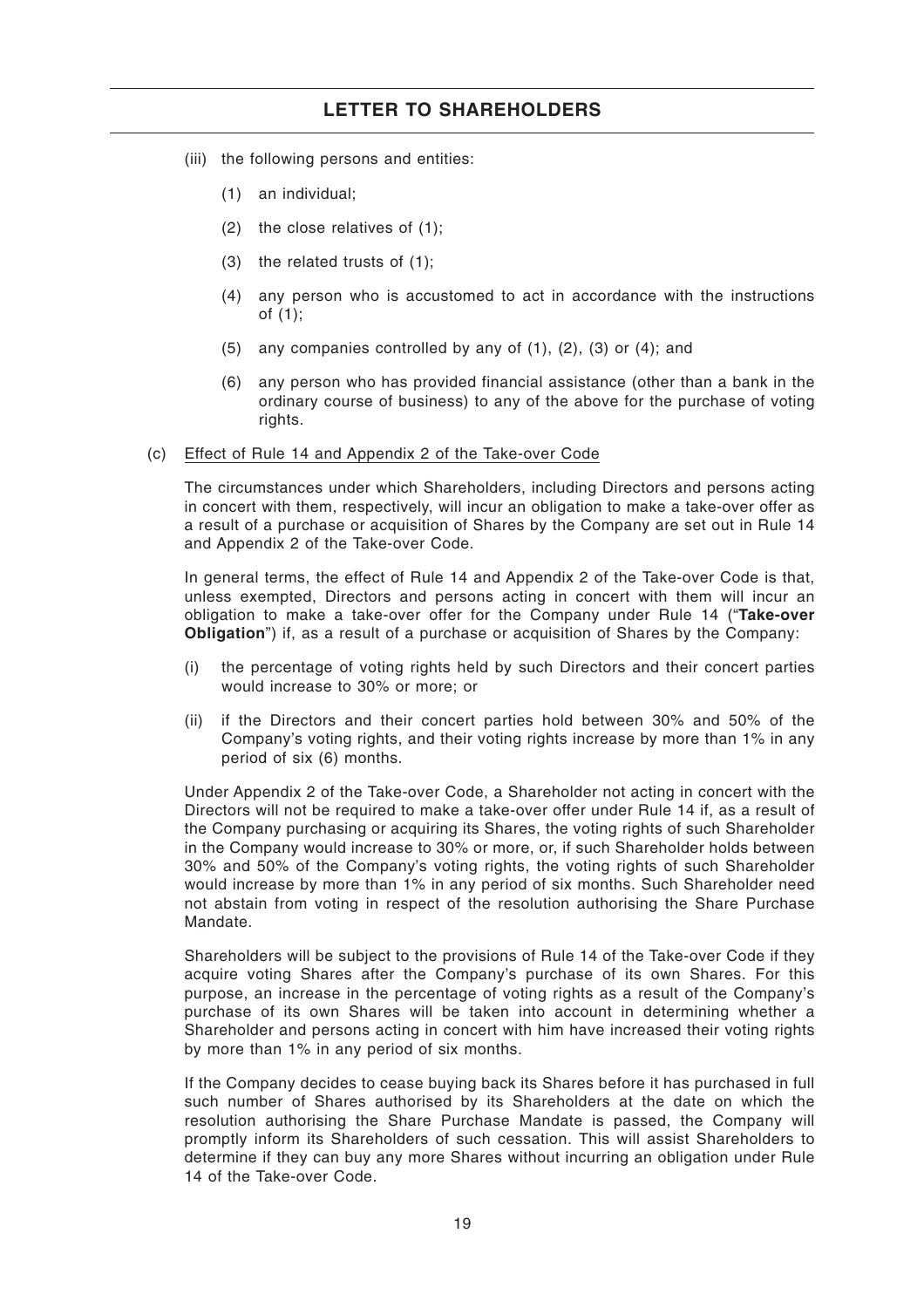Any Shares held by the Company as treasury shares shall be excluded from the calculation of the percentages of voting rights under the Take-over Code referred to above.

- (d) Exemption under Appendix 2 of the Take-over Code for the Founding Executive Directors and parties acting in concert with them
	- (i) As at the Latest Practicable Date, the three Founding Executive Directors, being Mr Ching Heng Yang, Mr Ho Nee Kit and Mr Tam Wai, hold in aggregate 282,680,175 Shares representing approximately 37.54% of the total number of issued Shares (excluding any Treasury Shares), and together with the concert parties of the Founding Executive Directors, who comprise Hew Wei Shan (Mr Tam Wai's spouse) who holds 300,000 Shares representing approximately 0.04% of the total number of issued Shares (excluding any Treasury Shares), the Founding Executive Directors and their concert parties ("**Relevant Group**") hold in aggregate 282,980,175 Shares representing approximately 37.58% of the total number of issued Shares (excluding any Treasury Shares) of the Company.
	- (ii) Based on information in the Register of Directors' Shareholdings and the Register of Substantial Shareholders of the Company as at the Latest Practicable Date and on the assumption that:
		- (aa) no further Shares are issued on or prior to the date of the 2019 AGM;
		- (bb) the Company purchases or acquires the maximum amount of 10% of its total number of issued Shares (excluding any Treasury Shares and subsidiary holdings) as at the Latest Practicable Date, comprising 75,299,477 Shares;
		- (cc) there is no change in the number of Shares held by each member of the Relevant Group;
		- (dd) no Shares are held by the Company as Treasury Shares on or prior to the 2019 AGM; and
		- (ee) there are no subsidiary holdings on or prior to the date of the 2019 AGM,

the shareholdings of each member of the Relevant Group before and after such purchase or acquisition of Shares by the Company will be as follows:

| Names of the          | As at the Latest Practicable Date |             |                             |                      |  |  |
|-----------------------|-----------------------------------|-------------|-----------------------------|----------------------|--|--|
| members of the        | <b>Before Share Purchase</b>      |             | <b>After Share Purchase</b> |                      |  |  |
| <b>Relevant Group</b> | No. of Shares                     | $9/6^{(1)}$ | No. of Shares               | $9/2$ <sup>(2)</sup> |  |  |
| Ching Heng Yang       | 88,965,475                        | 11.81       | 88,965,475                  | 13.13                |  |  |
| Ho Nee Kit            | 96,999,225                        | 12.88       | 96,999,225                  | 14.31                |  |  |
| Tam Wai               | 96,715,475                        | 12.84       | 96,715,475                  | 14.27                |  |  |
| Hew Wei Shan          | 300,000                           | 0.04        | 300,000                     | 0.04                 |  |  |
| Total:                | 282,980,175                       | 37.58       | 282,980,175                 | 41.76                |  |  |

#### **Notes:**

- (1) Based on the total number of issued Shares of 752,994,775 as at the Latest Practicable Date.
- (2) Based on the total number of issued Shares as at the Latest Practicable Date, assuming the Company purchases the maximum of 75,299,477 Shares under the Share Purchase Mandate.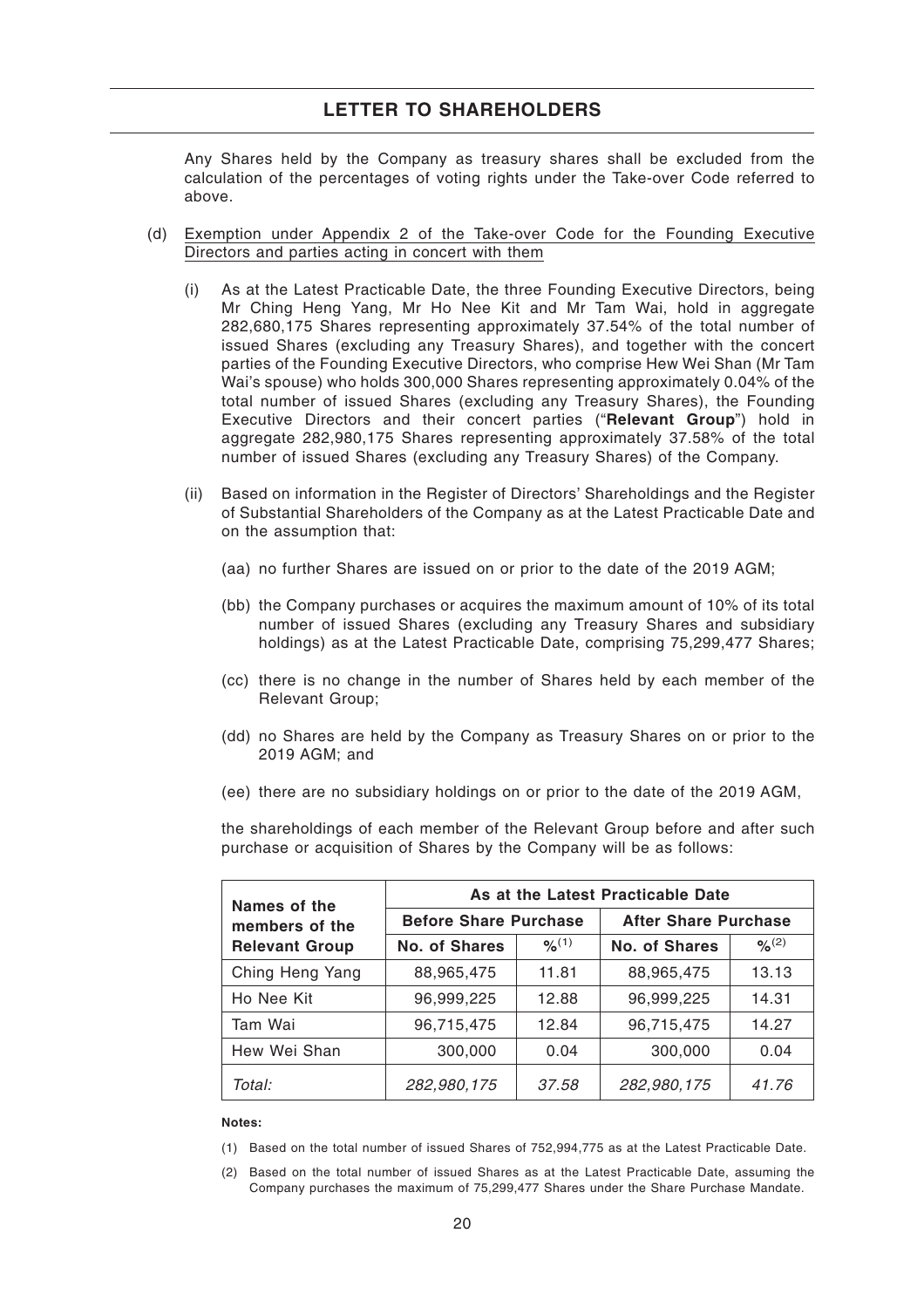As shown in the table above, the aggregate interest of the members of the Relevant Group which are between 30% and 50% of the Company's voting rights as at the Latest Practicable Date would be increased by more than 1% within a period of 6 months as a result of the purchase or acquisition of Shares undertaken by the Company pursuant to the Share Purchase Mandate, and the aggregate shareholdings of the Relevant Group would be increased from approximately 37.58% to approximately 41.76%. Thus, under the Take-over Code, each of the members of the Relevant Group will become obliged under the Takeover Code to make an offer under Rule 14 of the Take-over Code, unless exempted under Section 3(a) of Appendix 2 of the Take-over Code.

- (iii) Pursuant to Section 3(a) of Appendix 2 of the Take-over Code, members from the Relevant Group and persons acting in concert with them will be exempted from the requirement to make a general offer for the Company under Rule 14.1 of the Take-over Code due to an increase in the aggregate percentage of total voting rights in the Company held by the members from the Relevant Group and persons acting in concert with them by more than 1% in any six-month period as a result of the Company purchasing or acquiring its Shares under the Share Purchase Mandate, subject to the following conditions:
	- (aa) the circular to Shareholders on the resolution to authorise the Share Purchase Mandate (the "**Share Purchase Resolution**") contains advice to the effect that by voting for the Share Purchase Resolution, Shareholders are waiving their rights to a general offer at the required price from members of the Relevant Group and persons acting in concert with them; and the names of such directors and persons acting in concert with them, their voting rights at the time of the resolution and after the proposed share buy-back under the Share Purchase Mandate are disclosed in the same circular;
	- (bb) the Share Purchase Resolution is approved by a majority of those Shareholders present and voting at the 2019 AGM on a poll who could not become obliged to make an offer as a result of the share buy-back;
	- (cc) members of the Relevant Group and persons acting in concert with them abstain from voting for and/or recommending Shareholders to vote in favour of the Share Purchase Resolution;
	- (dd) within 7 days after the passing of the Share Purchase Resolution, each member of the Relevant Group to submit to the SIC a duly signed form as prescribed by the SIC;
	- (ee) the members of the Relevant Group and persons acting in concert with them, together holding between 30% and 50% of the Company's voting rights, not to have acquired and not to acquire any Shares between the date on which they know that the announcement of the share buy-back proposal is imminent and the earlier of:
		- (1) the date on which the authority of the Share Purchase Mandate expires; and
		- (2) the date on which the Company announces it has bought back such number of Shares as authorised by Shareholders at the 2019 AGM or it has decided to cease buying back its Shares, as the case may be,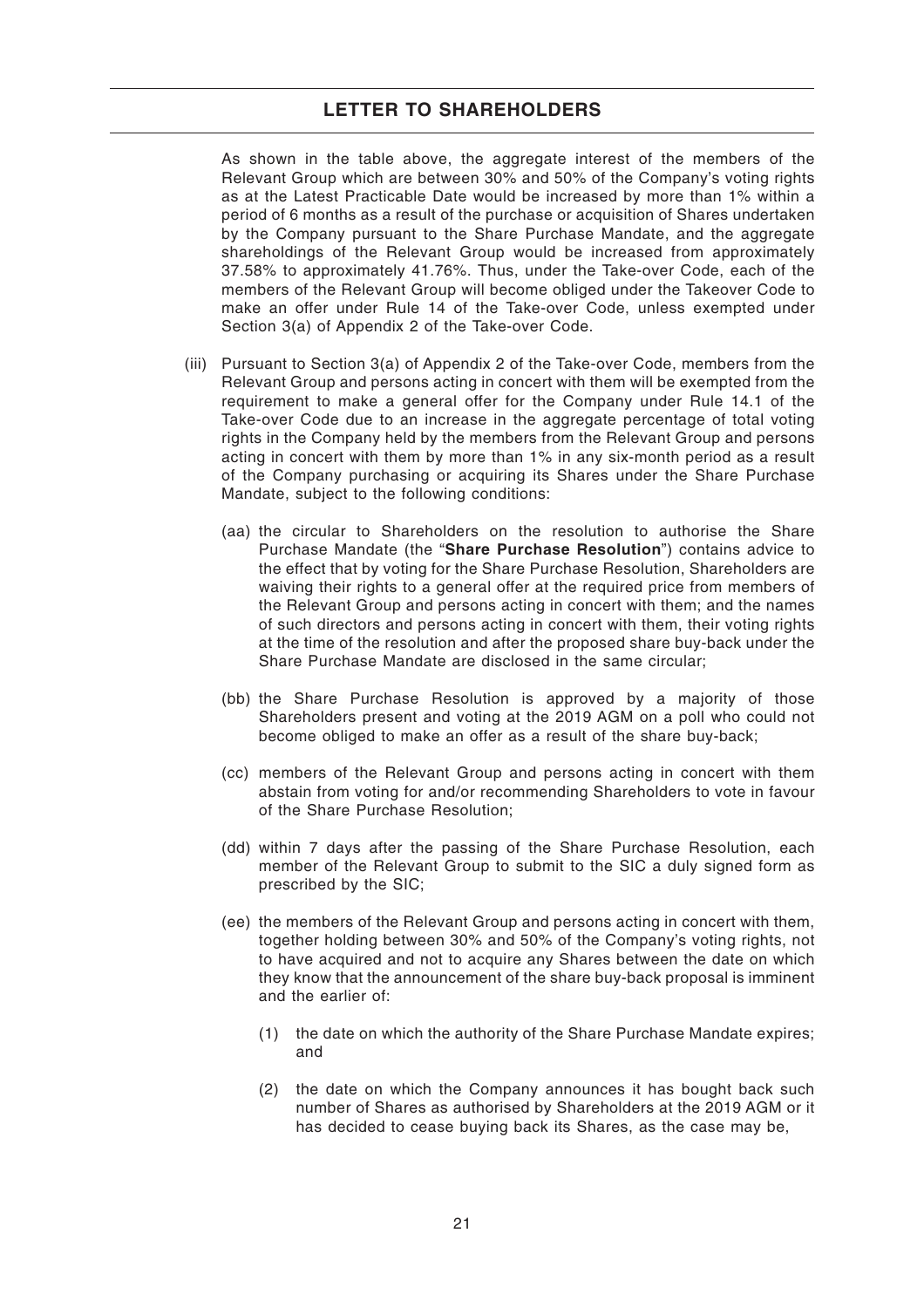if such acquisitions, taken together with those purchased by the Company under the Share Purchase Mandate, would cause their aggregate voting rights to increase by more than 1% in the preceding six months.

It follows that where the aggregate voting rights held by a director and persons acting in concert with him increase by more than 1% solely as a result of the share buy-back and none of them has acquired any shares during the relevant period defined above, then such director and/or persons acting in concert with him would be eligible for SIC's exemption from the requirement to make a general offer under Rule 14, or where such exemption had been granted, would continue to enjoy the exemption.

**Shareholders are advised that by voting in favour of the Share Purchase Resolution relating to the renewal of the Share Purchase Mandate, they will be waiving their rights to a take-over offer at the required price by the Founding Executive Directors and persons acting in concert with them.**

**Shareholders who are in doubt as to their obligations, if any, to make a mandatory take-over offer for the Company under the Take-over Code as a result of any purchases or acquisition of Shares by the Company should consult their professional advisers and/or the SIC at the earliest opportunity.**

(e) Submission of Form 2 to the SIC

Form 2 (Submission by directors and their concert parties pursuant to Appendix 2 of the Take-over Code) is the prescribed form to be submitted to the SIC by a director and persons acting in concert with him pursuant to the conditions for exemption (please refer to condition set out at paragraph 2.12(d)(iii)(dd) above) from the requirement to make a take-over offer under Rule 14 of the Take-over Code as a result of the Share Purchase Mandate. As at the Latest Practicable Date, each member of the Relevant Group has informed the Company that he/she will be submitting Form 2 to the SIC within seven days after the passing of the Share Purchase Resolution.

### **3. INTERESTS OF DIRECTORS AND SUBSTANTIAL SHAREHOLDERS**

Based on the Register of Directors' Shareholdings of the Company and the Register of Substantial Shareholders maintained by the Company as at the Latest Practicable Date, the shareholdings of the Directors and the Substantial Shareholders are as follows:

|                         | <b>Direct interest</b> |                              | <b>Deemed interest</b> |        |  |
|-------------------------|------------------------|------------------------------|------------------------|--------|--|
| <b>Name of Director</b> | No. of Shares          | $\frac{9}{6}$ <sup>(1)</sup> | <b>No. of Shares</b>   | 9/6(1) |  |
| Dr John Chen Seow Phun  | 1,000,000              | 0.13                         |                        |        |  |
| Ching Heng Yang         | 88,965,475             | 11.81                        |                        |        |  |
| Hew Lien Lee            | 8,100,000              | 1.08                         |                        |        |  |
| Ho Nee Kit              | 96,999,225             | 12.88                        |                        |        |  |
| Tam Wai                 | 96,715,475             | 12.84                        | $300,000^{(2)}$        | 0.04   |  |
| Tan Yew Beng            | 2,562,500              | 0.34                         |                        |        |  |
| Foo Say Tun             |                        |                              |                        |        |  |

#### **Notes:**

(1) Based on 752,994,775 issued Shares as at the Latest Practicable Date.

(2) Mr Tam Wai is deemed to be interested in the 300,000 Shares held in the name of his spouse.